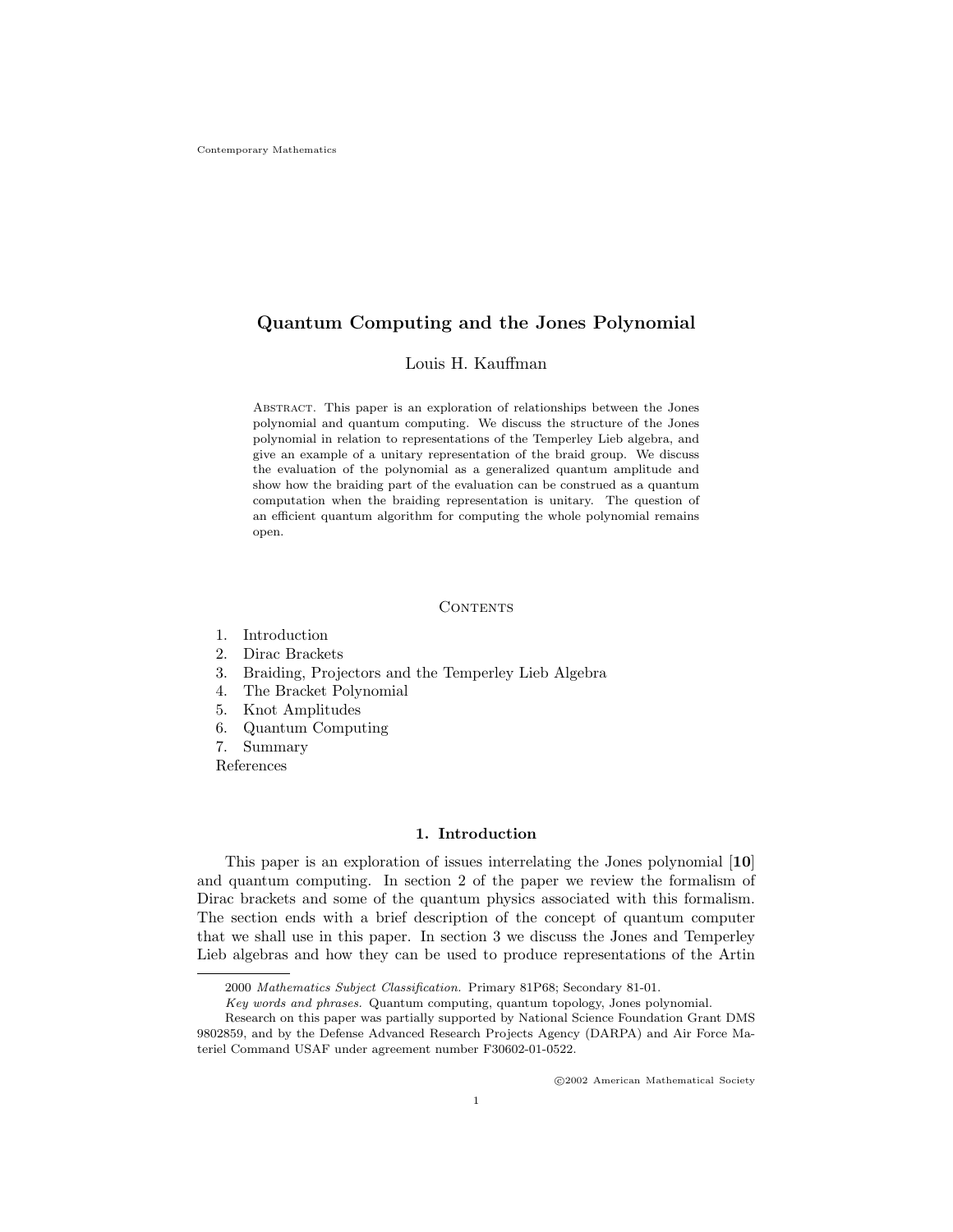#### 2 LOUIS H. KAUFFMAN

Braid group. While most of these representations are not unitary, we show how to construct non-trivial unitary representations of the three-strand braid group by considering the structure of two projectors. It turns out that two elementary projectors naturally generate a Temperley Lieb algebra. This provides a way to make certain unitary representations and to motivate the construction of both the Alexander and the Jones polynomial. In regard to the Alexander polynomial, we end this section with a representation of the Artin Braid Group, constructed using projectors, that is equivalent to the classical Burau representation. In section 4 we construct the bracket polynomial model for the Jones polynomial and relate its structure to the representations discussed in the previous section. Section 5 shows how to reformulate the bracket state sum in terms of discrete quantum amplitudes. This sets the stage for our proposal, explained in section 6, for regarding knot invariants as quantum computers. This proposal needs unitary braiding (a special condition) and the results of the computer are probabilistic. Nevertheless, I believe that this model deserves consideration. The dialogue between topology and quantum computing is just beginning.

### 2. Dirac Brackets

We begin with a discussion of Dirac's notation,  $\langle b|a\rangle$ , [4]. In this notation  $\langle a|$  and  $|b|$  are covectors and vectors respectively.  $\langle b|a| \rangle$  is the evaluation of  $|a >$  by  $\langle b|$ , hence it is a scalar, and in ordinary quantum mechanics it is a complex number. One can think of this as the amplitude for the state to begin in  $a^{\prime\prime}$  and end in "b". That is, there is a process that can mediate a transition from state a to state b. Except for the fact that amplitudes are complex valued, they obey the usual laws of probability. This means that if the process can be factored into a set of all possible intermediate states  $c_1, c_2, ..., c_n$ , then the amplitude for  $a \rightarrow b$  is the sum of the amplitudes for  $a \rightarrow c_i \rightarrow b$ . Meanwhile, the amplitude for  $a \longrightarrow c_i \longrightarrow b$  is the product of the amplitudes of the two subconfigurations  $a \longrightarrow c_i$  and  $c_i \longrightarrow b$ . Formally we have

$$
\langle b|a\rangle = \sum_i \langle b|c_i\rangle \langle c_i|a\rangle
$$

where the summation is over all the intermediate states  $i = 1, ..., n$ . In general, the amplitude for mutually disjoint processes is the sum of the amplitudes of the individual processes. The amplitude for a configuration of disjoint processes is the product of their individual amplitudes.

Dirac's division of the amplitudes into bras  $\langle b|$  and kets  $|a\rangle$  is done mathematically by taking a vector space V (a Hilbert space, but it can be finite dimensional) for the kets:  $|a>$  belongs to V. The dual space  $V^*$  is the home of the bras. Thus  $\lt b$  belongs to  $V^*$  so that  $\lt b$  is a linear mapping  $\lt b$  :  $V \longrightarrow C$ where  $C$  denotes the complex numbers. We restore symmetry to the definition by realizing that an element of a vector space  $V$  can be regarded as a mapping from the complex numbers to V. Given  $|a\rangle: C \longrightarrow V$ , the corresponding element of V is the image of 1 (in C) under this mapping. In other words,  $|a>(1)|$  is a member of V. Now we have  $|a\rangle: C \longrightarrow V$  and  $\langle b|: V \longrightarrow C$ . The composition  $\langle \cdot | \cdot | \cdot | \cdot | \cdot | \cdot | \cdot | \cdot | \cdot | \cdot | \cdot \rangle$  is regarded as an element of C by taking the specific value  $\langle b|a \rangle (1)$ . The complex numbers are regarded as the "vacuum", and the entire amplitude  $\langle b|a \rangle$  is a "vacuum to vacuum" amplitude for a process that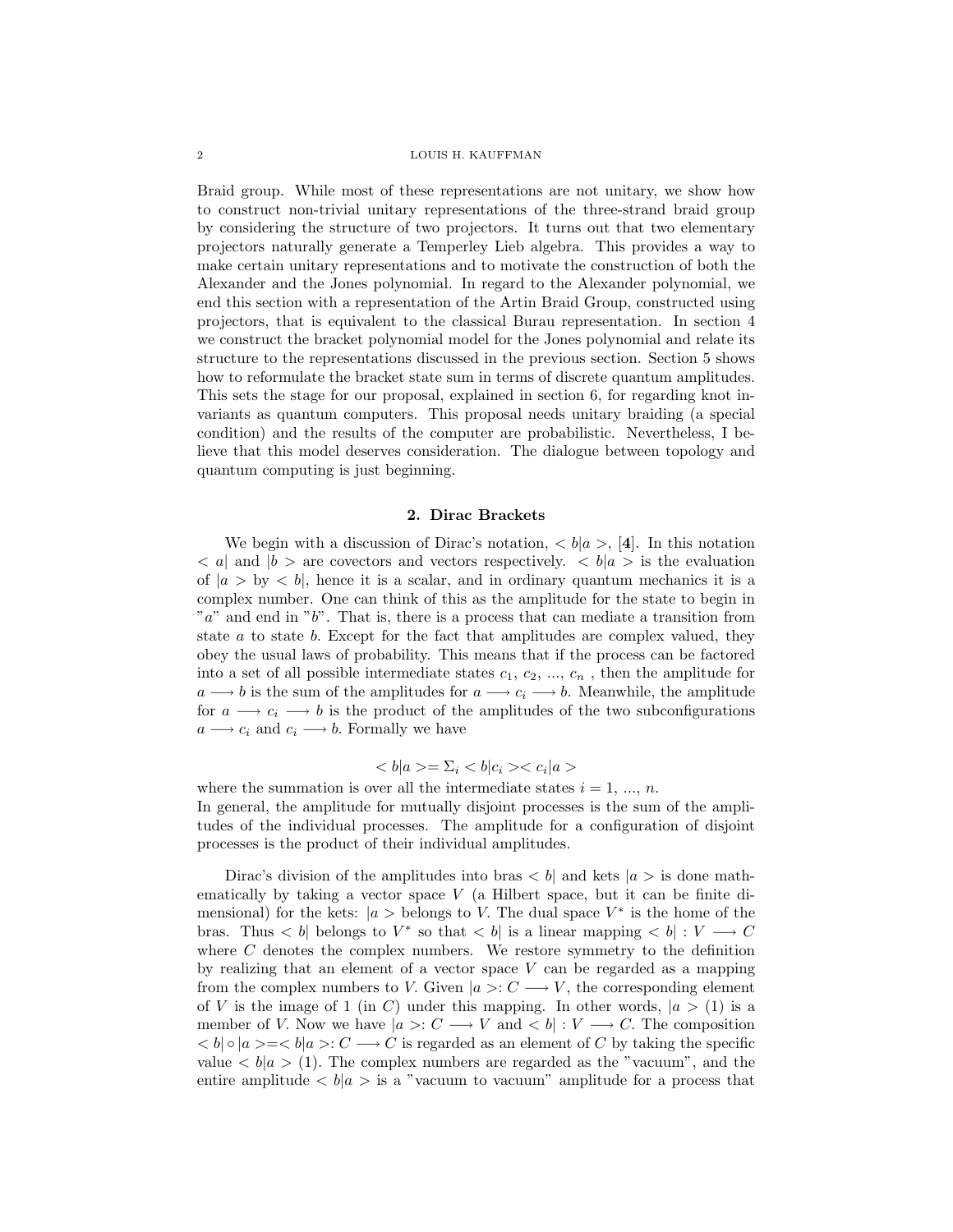includes the creation of the state  $a$ , its transition to  $b$ , and the annihilation of  $b$  to the vacuum once more.

Dirac notation has a life of its own. Let

$$
P = |y\rangle < x|.
$$

Let

$$
\langle x||y\rangle = \langle x|y\rangle.
$$

Then

$$
PP = |y\rangle \langle x||y\rangle \langle x| = |y\rangle \langle x|y\rangle \langle x| = \langle x|y\rangle P.
$$

Up to a scalar multiple,  $P$  is a projection operator. That is, if we let

$$
Q = P / \langle x | y \rangle,
$$

then

$$
QQ = PP/ = P/= P/= Q.
$$

Thus  $QQ = Q$ . In this language, the completeness of intermediate states becomes the statement that a certain sum of projections is equal to the identity: Suppose that  $\Sigma_i |c_i\rangle \langle c_i| = 1$  (summing over i) with  $\langle c_i | c_i \rangle = 1$  for each i. Then

$$
\langle b|a \rangle = \langle b||a \rangle = \langle b|\Sigma_i|c_i \rangle \langle c_i||a \rangle = \Sigma_i \langle b||c_i \rangle \langle c_i||a \rangle
$$

$$
\langle b|a\rangle = \sum_i \langle b|c_i\rangle \langle c_i|a\rangle
$$

Iterating this principle of expansion over a complete set of states leads to the most primitive form of the Feynman integral [5]. Imagine that the initial and final states a and b are points on the vertical lines  $x = 0$  and  $x = n+1$  respectively in the  $x-y$ plane, and that  $(c(k)_{i(k)}, k)$  is a given point on the line  $x = k$  for  $0 < i(k) < m$ . Suppose that the sum of projectors for each intermediate state is complete. That is, we assume that following sum is equal to one, for each k from 1 to  $n - 1$ :

$$
|c(k)_1 \gg c(k)_1| + \dots + |c(k)_m \gg c(k)_m| = 1.
$$

Applying the completeness iteratively, we obtain the following expression for the amplitude  $$ :

$$
\langle b|a\rangle = \sum \sum \dots \sum \langle b|c(1)_{i(1)} \rangle \langle c(1)_{i(1)}|c(2)_{i(2)} \rangle \dots \langle c(n)_{i(n)}|a\rangle
$$

where the sum is taken over all  $i(k)$  ranging between 1 and m, and k ranging between 1 and n. Each term in this sum can be construed as a combinatorial path from a to b in the two dimensional space of the  $x - y$  plane. Thus the amplitude for going from  $a$  to  $b$  is seen as a summation of contributions from all the "paths" connecting a to b. See Figure 1.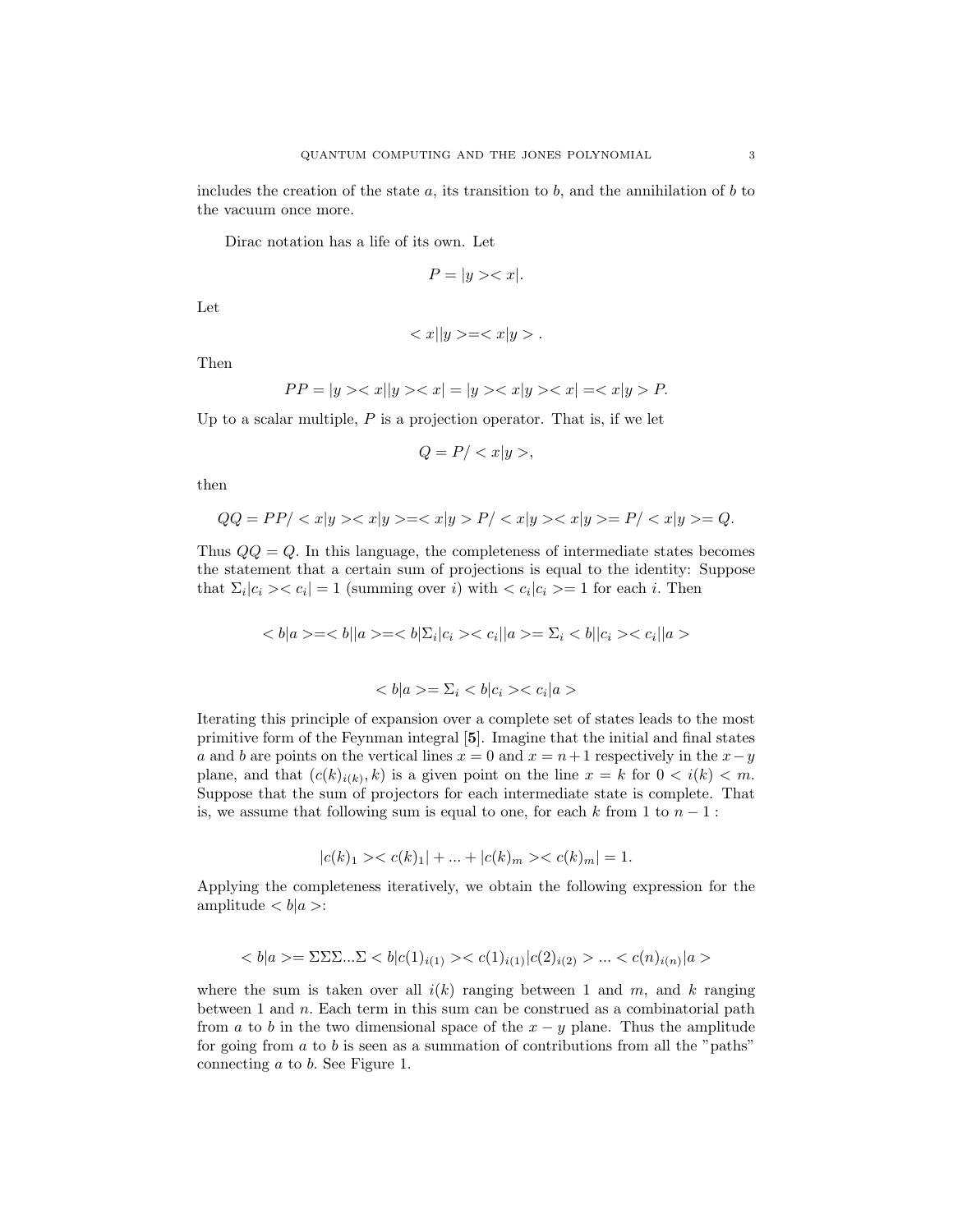

Figure 1 - Intermediates

Feynman used this description to produce his famous path integral expression for amplitudes in quantum mechanics. His path integral takes the form

$$
\int dPexp(iS)
$$

where  $i$  is the square root of minus one, the integral is taken over all paths from point  $a$  to point  $b$ , and  $S$  is the action for a particle to travel from  $a$  to  $b$  along a given path. For the quantum mechanics associated with a classical (Newtonian) particle the action  $S$  is given by the integral along the given path from  $a$  to  $b$  of the difference  $T - V$  where T is the classical kinetic energy and V is the classical potential energy of the particle.

2.1. What is a Quantum Computer? We are now in a position to explain the definition of quantum computer that will be used in this paper. Let  $H$  be a given finite dimensional vector space over the complex numbers C. Let  $\{W_0, W_1, ..., W_n\}$ be an orthonormal basis for H so that with  $|i\rangle := |W_i\rangle$  denoting  $W_i$  and  $\langle i|$ denoting the conjugate transpose of  $|i\rangle$ , we have

$$
\langle i|j\rangle = \delta_{ij}
$$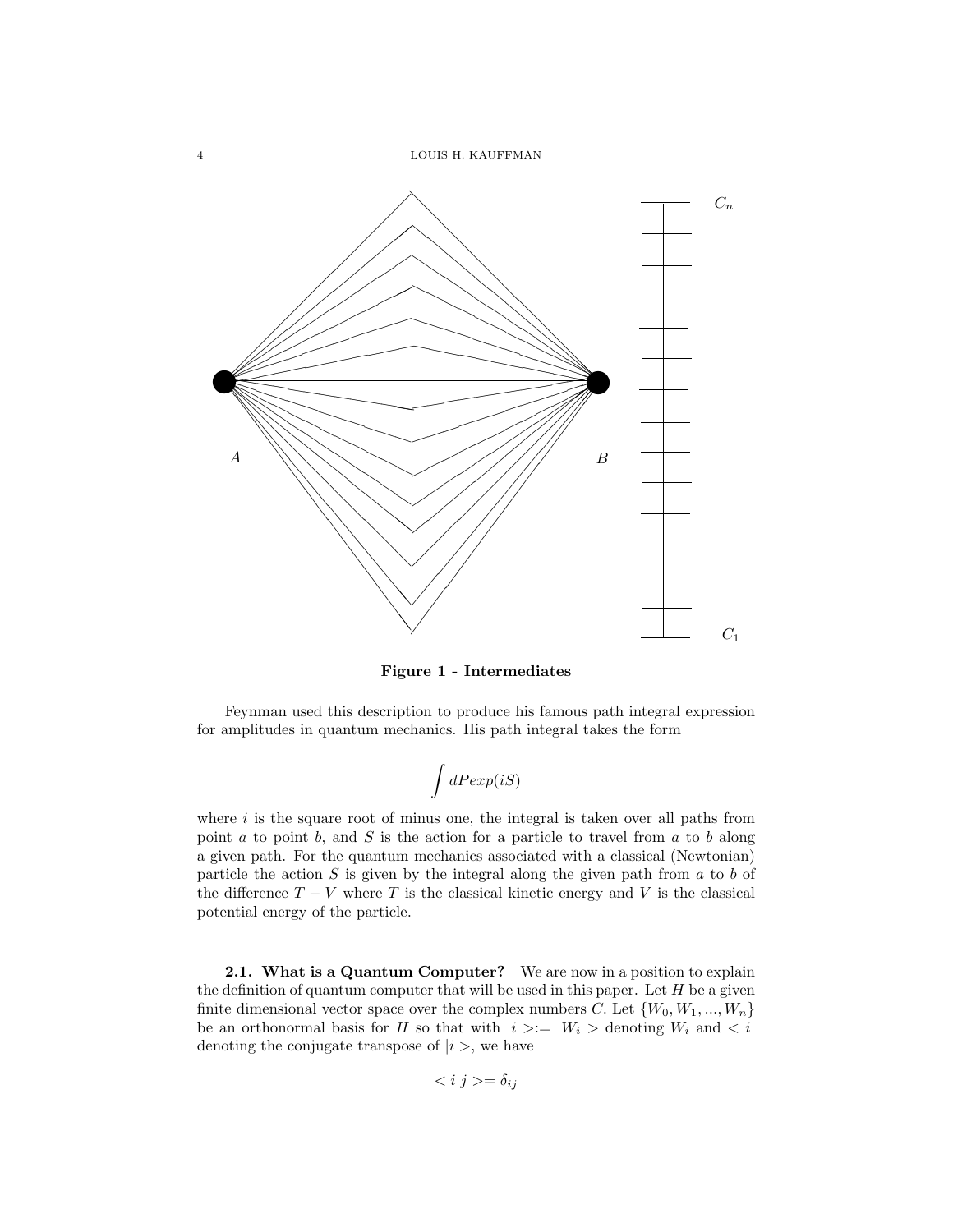where  $\delta_{ij}$  denotes the Kronecker delta (equal to one when its indices are equal to one another, and equal to zero otherwise). Given a vector v in H let  $|v|^2 := \langle v | v \rangle$ . Note that  $\langle i|v\rangle$  is the *i*-th coordinate of *v*.

An *observation of v* returns one of the coordinates  $|i\rangle$  of v with probability  $|$  $i|v|^2$ . This model of observation is a simple instance of the situation with a quantum mechanical system that is in a mixed state until it is observed. The result of observation is to put the system into one of the basis states.

When the dimension of the space H is two  $(n = 1)$ , a vector in the space is called a qubit. A qubit represents one quantum of binary information. On observation, one obtains either the ket  $|0\rangle$  or the ket  $|1\rangle$ . This constitutes the binary distinction that is inherent in a qubit. Note however that the information obtained is probabilistic. If the qubit is

$$
\psi = \alpha |0\rangle + \beta |1\rangle,
$$

then the ket  $|0>$  is observed with probability  $|\alpha|^2$ , and the ket  $|1>$  is observed with probability  $|\beta|^2$ . In speaking of an idealized quantum computer, we do not specify the nature of measurement process beyond these probability postulates.

In the case of general dimension  $n$  of the space  $H$ , we will call the vectors in  $H$  qunits. It is quite common to use spaces  $H$  that are tensor products of twodimensional spaces (so that all computations are expressed in terms of qubits) but this is not necessary in principle. One can start with a given space, and later work out factorizations into qubit transformations.

A quantum computation consists in the application of a unitary transformation U to an initial qunit  $\psi = a_0 |0\rangle + ... + a_n |n\rangle$  with  $|\psi|^2 = 1$ , plus an observation of  $U\psi$ . An observation of  $U\psi$  returns the ket  $|i\rangle$  with probability  $|U\psi|^2$ . In particular, if we start the computer in the state  $|i\rangle$ , then the probability that it will return the state  $|j\rangle$  is  $|< j|U|i\rangle|^2$ .

It is the necessity for writing a given computation in terms of unitary transformations, and the probabilistic nature of the result that characterizes quantum computation. Such computation could be carried out by an idealized quantum mechanical system. It is hoped that such systems can be physically realized.

#### 3. Braiding, Projectors and the Temperley Lieb Algebra

The Jones polynomial is one of the great mathematical breakthroughs of the twentieth century, and like many such breakthroughs it appears basically simple in retrospect. I will tell two stories in this section. The first story is a capsule summary of how Jones discovered the polynomial by way of an apparently strange algebraic structure that first appeared in his research on von Neumann algebras, and then was pointed out to be an algebra known to experts in the Potts model in statistical mechanics. The second story shows that the essential algebra for the needed representation of the braid group is present in the algebra generated by any two simple projectors (see below for the definitions of these terms) and that it is graphically illustrated by the Dirac bra-ket notation for these operators.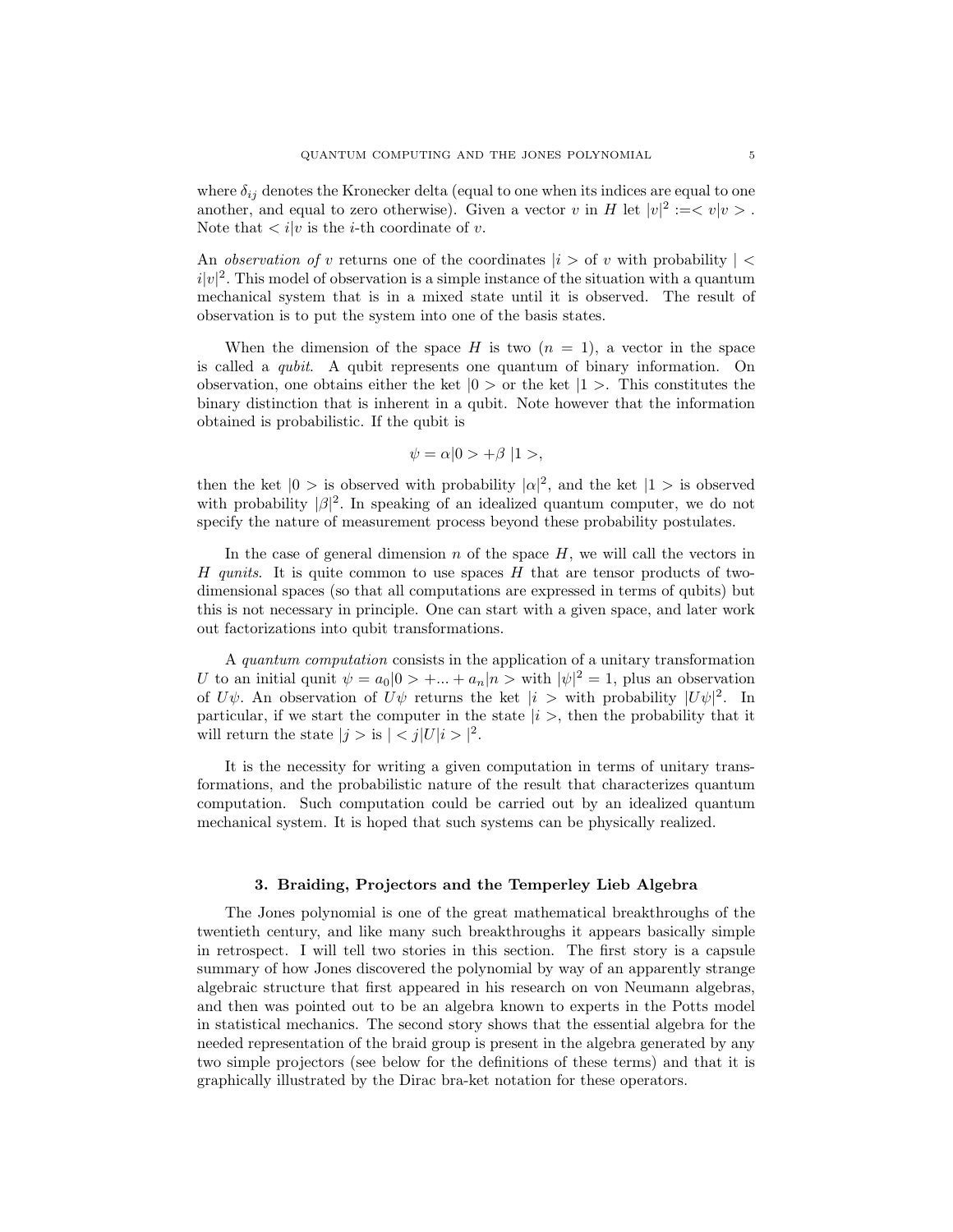Jones was studying the inclusion of one von Neumann algebra N in another one M. In this context there is a projection  $e_1 : M \longrightarrow N$  so that the restriction of e to N is the identity mapping, and so that  $e_1^2 = e_1$ . In his context the algebra M could be extended to include this projector to an algebra  $M_1 = M \bigcup \{e_1\}$ . Then we have

$$
N\subset M\subset M_1
$$

and the construction can be continued inductively to produce

$$
N \subset M \subset M_1 \subset M_2 \subset M_3 \subset \dots
$$

and an algebra of projectors

$$
e_1,e_2,e_3,\ldots
$$

such that

$$
e_i^2 = e_i, i = 1, 2, 3, ...
$$
  

$$
e_i e_{i \pm 1} e_i = \kappa e_i, i = 2, 3, ...
$$
  

$$
e_i e_j = e_j e_i, |i - j| > 1.
$$

We will call an algebra that can be expressed with generators and relations as above a Jones algebra.  $J_{\infty}$  will denote a Jones algebra on infinitely many generators as above.  $J_n$  will denote the Jones algebra generated by an identity element 1 and generators  $e_1, ..., e_{n-1}$ .

It was pointed out that the relations

$$
e_i e_{i \pm 1} e_i = \kappa e_i, i = 2, 3, \dots
$$

$$
e_i e_j = e_j e_i, |i - j| > 1
$$

look suspiciously like the basic braiding relations in the Artin Braid group which read

$$
\sigma_i \sigma_{i\pm 1} \sigma_i = \sigma_{i\pm 1} \sigma_i \sigma_{i\pm 1}, i = 2, 3, \dots
$$

$$
\sigma_i \sigma_j = \sigma_j \sigma_i, |i - j| > 1.
$$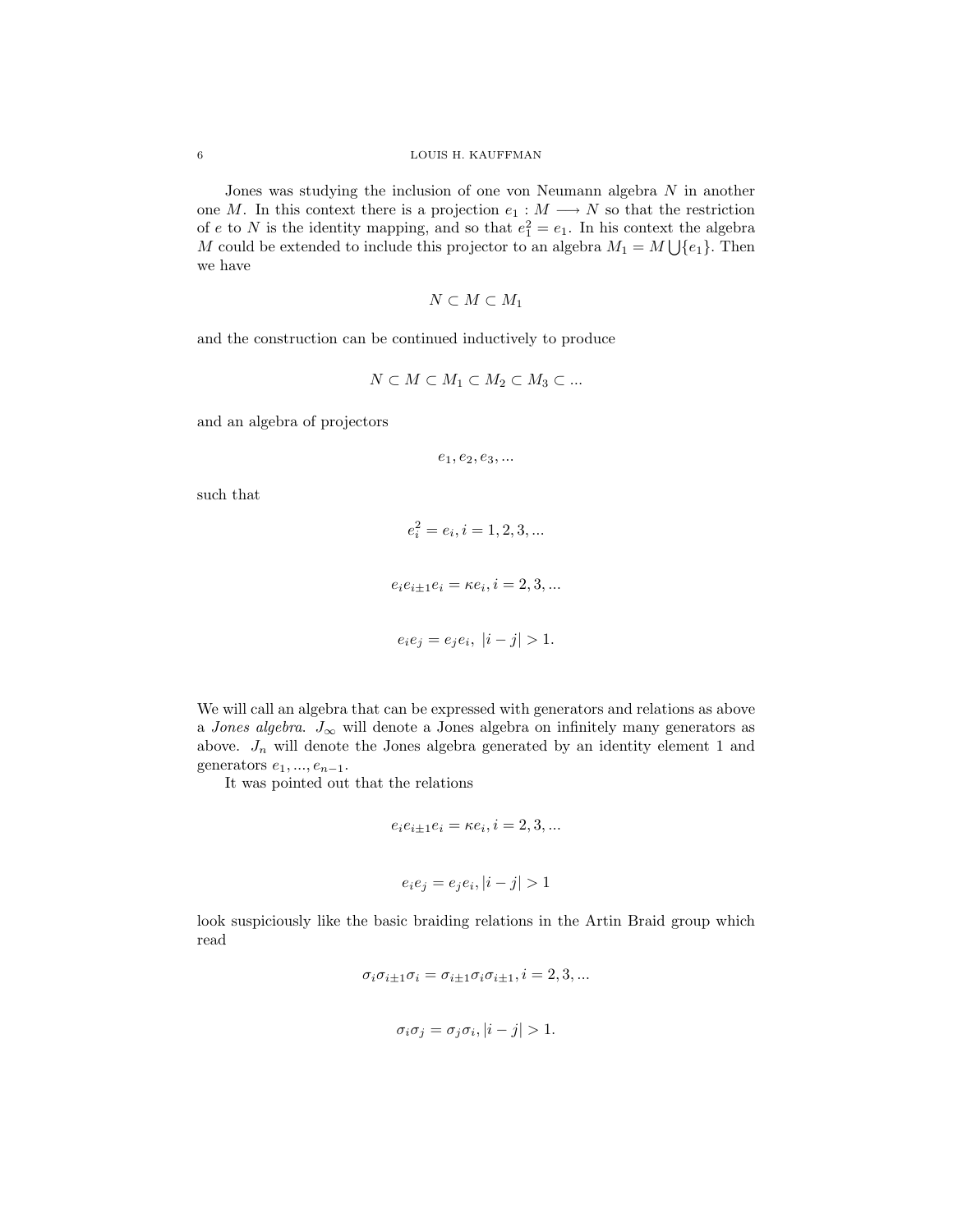

Figure 2 - Braid Group Generators

This pattern led Jones to first construct a representation of the Artin Braid Group to his algebra, and then to discover an invariant of knots and links that is related to this representation. Figure 2 illustrates the generators of the braid group. The second and third Reidemeister moves shown in Figure 6 illustrate the braiding relations except for commutativity of distant generators.

The representation that Jones discovered is a linear one in the form of

$$
\rho:B_{\infty}\longrightarrow J_{\infty}
$$

where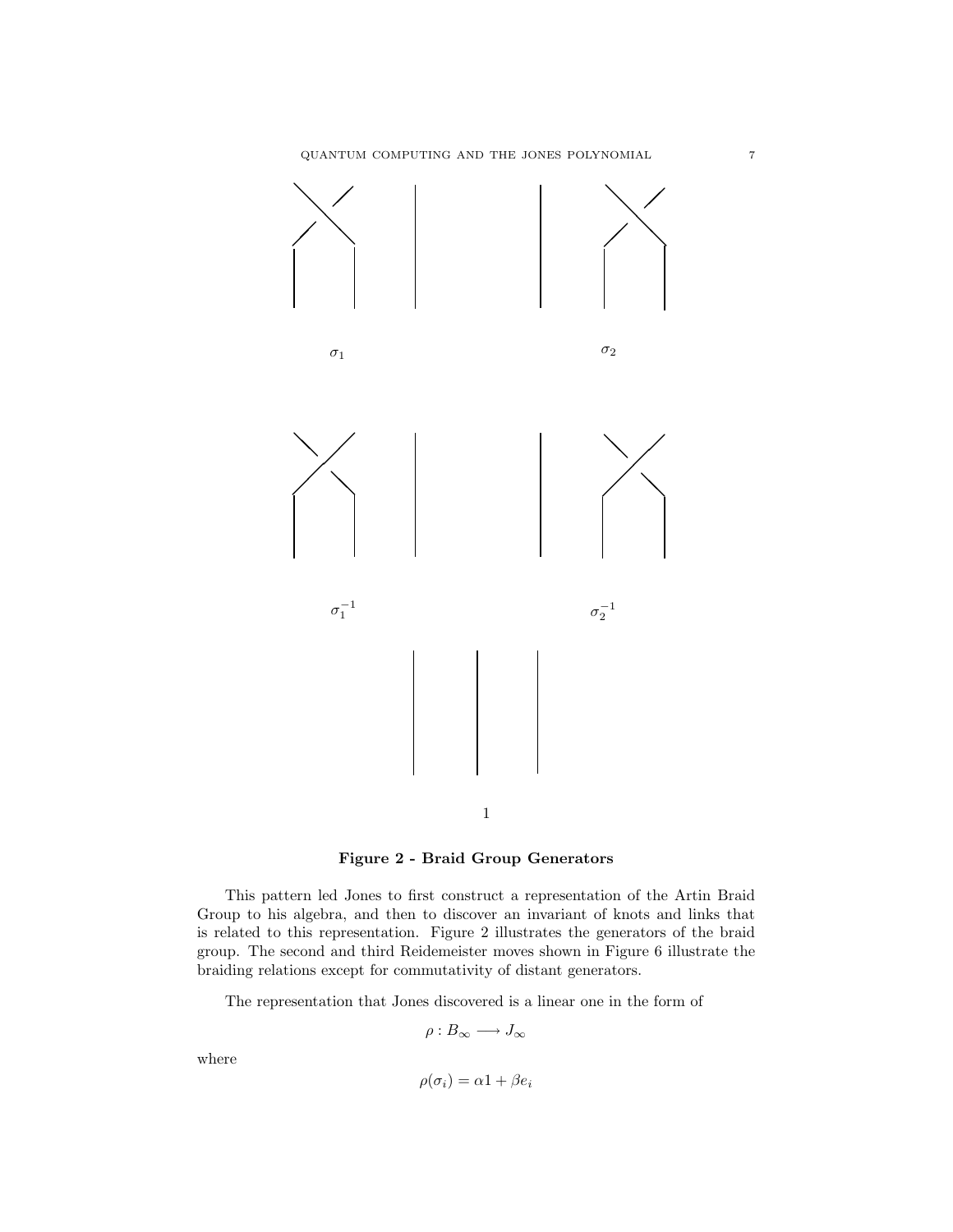#### 8 LOUIS H. KAUFFMAN

for appropriate constants  $\alpha$  and  $\beta$ . We will elaborate on this representation shortly. Here  $J_{\infty}$  denotes the algebra generated by the  $e_i$  for  $i = 1, 2, 3, ...$  It seems an amazing coincidence that a representation algebra for the Artin Braid group would appear in a context that seems so far away from this structure. The complex source of Jones' algebra makes this connection seem quite mysterious, and the fact that this same algebra appears in statistical mechanics also seems mysterious. What is the source of this apparent connection of the Artin Braid group with algebras and structures coming from quantum physics?

Remark. In the discussion to follow, we will use the bra and ket notations of Dirac and we will write  $\langle v |$  for  $v^t$ , using the notation  $v^t$  for the transpose of a vector  $v$ . It is to be understood that in the case of a complex vector space, this is the conjugate transpose, but that in the generalizations that we use (over more general rings) we will simply take the formal transpose without conjugation. Later we will construct real-valued representations of the Temperley-Lieb algebra, and there transpose will be the same as conjugate transpose.

For the purpose of this discussion it will be useful to define a projector to be a linear map  $P: V \longrightarrow V$  where V is a vector space or a module over a ring k, and  $P<sup>2</sup>$  is a non-zero multiple of P. Shall call a projector *simple* if, in a basis, it takes the form  $P = vv^t$  where v is a column vector and  $v^t$  is its transpose. Then  $v^t v$  is the dot product of  $v$  with itself and hence a scalar. Therefore

$$
P2 = PP = vvt vvt = v[vtv]vt
$$

$$
= [vtv]vvt = [vtv]P.
$$

Because of the ubiquity of projectors in quantum physics, the physicist P.A.M. Dirac devised a beautiful notation for this situation. Dirac would write  $|v\rangle$  for v and  $\langle v \rangle$  for  $v^t$ . He would write

$$
\langle v||w\rangle = \langle v|w\rangle = v^t w
$$

for the dot product of two vectors in a given basis.

Then one can write  $P$  in Dirac notation by the formula

$$
P = |v\rangle \langle v|
$$

and we have

$$
P^{2} = PP = |v\rangle\langle v||v\rangle\langle v| = |v\rangle\langle v|v\rangle\langle v|
$$
  
= $\langle v|v\rangle |v\rangle\langle v| = \langle v|v\rangle P.$ 

Now consider the algebra generated by two simple projectors  $P = |v\rangle \langle v|$  and  $Q = |w\rangle \langle w|$ . We have

$$
P^2 = \langle v | v \rangle P,
$$
  

$$
Q^2 = \langle w | w \rangle Q
$$

and

$$
PQP = |v\rangle \langle v||w\rangle \langle w||v\rangle \langle v|
$$

$$
= |v\rangle \langle v|w\rangle \langle w|v\rangle \langle v|
$$

$$
= \langle v|w\rangle \langle w|v\rangle |v\rangle \langle v|
$$

$$
= \langle v|w\rangle \langle w|v\rangle P
$$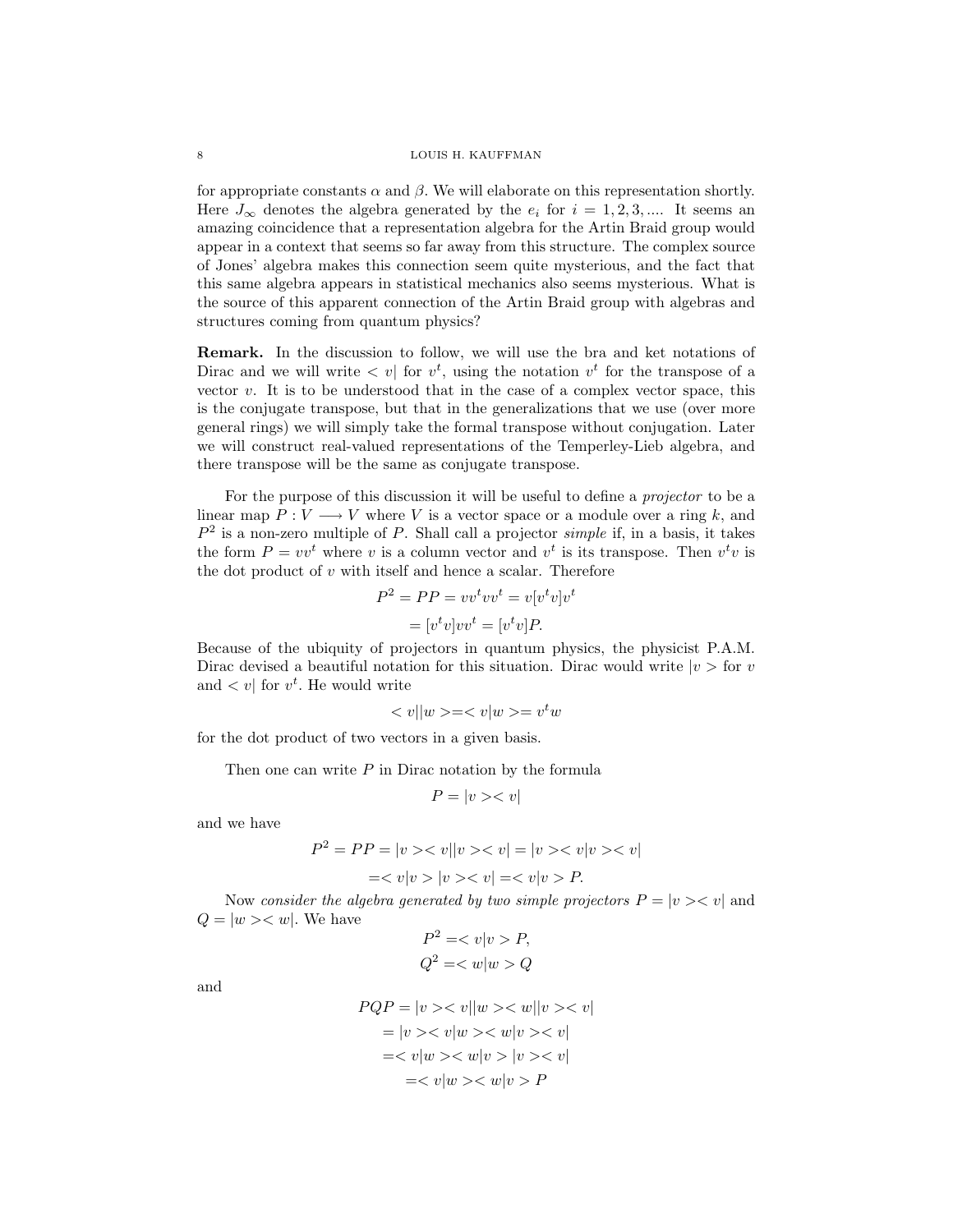while

$$
QPQ = |w\rangle \langle w||v\rangle \langle v||w\rangle \langle w|
$$
  
= |w\rangle \langle w|v\rangle \langle v|w\rangle \langle w|  
=\langle w|v\rangle \langle v|w\rangle |w\rangle \langle w|  
=\langle w|v\rangle \langle v|w\rangle Q  
=\langle v|w\rangle \langle w|v\rangle Q.

Thus, with  $\lambda = \langle v | w \rangle \langle w | v \rangle$  we have that

$$
PQP = \lambda P
$$

$$
QPQ = \lambda Q.
$$

We can define  $e = P/$  and  $f = Q/$  and find

$$
e^{2} = e
$$

$$
f^{2} = f
$$

$$
efe = \kappa e
$$

$$
fef = \kappa f
$$

where  $\kappa = \lambda/(\langle v \rangle \langle v \rangle \langle w \rangle)$ . In this way we see that any two simple projectors generate a Jones algebra of type  $J_2$ . In this sense the appearance of such algebras is quite natural. The relationship with braiding remains as remarkable as ever.

In order to see how these representations work, it is useful to discuss the combinatorics of these algebras a bit further. The Temperley Lieb algebra  $TL_n$  [11] is an algebra over a commutative ring k with generators  $\{1, U_1, U_2, ..., U_{n-1}\}$  and relations

$$
U_i^2 = \delta U_i,
$$
  
\n
$$
U_i U_{i\pm 1} U_i = U_i,
$$
  
\n
$$
U_i U_j = U_j U_i, |i - j| > 1,
$$

where  $\delta$  is a chosen element of the ring k. These equations give the multiplicative structure of the algebra. The algebra is a free module over the ring  $k$  with basis the equivalence classes of these products modulo the given relations.

We will make the ground ring specific in the examples to follow. It is clear that the concepts of Temperley Lieb algebra and Jones algebra are interchangeable. Given a Jones algebra  $J_{\infty}$ , with  $e_i e_{i\pm 1} e_i = \kappa e_i$ , let  $\delta = 1/\sqrt{\kappa}$  (assuming that this square root exists in the ground ring k. Then let  $U_i = \delta e_i$  and we find that  $U_i^2 = \delta U_i$ with √

$$
U_i U_{i\pm 1} U_i = (1/\sqrt{\kappa})^3 e_i e_{i\pm 1} e_i
$$

$$
= (1/\sqrt{\kappa})^3 \kappa e_i = (1/\sqrt{\kappa}) e_i = U_i
$$

,

converting the Jones algebra to a Temperley Lieb algebra.

It is useful to see the bare bones of the algebra of two projectors. For this purpose, lets write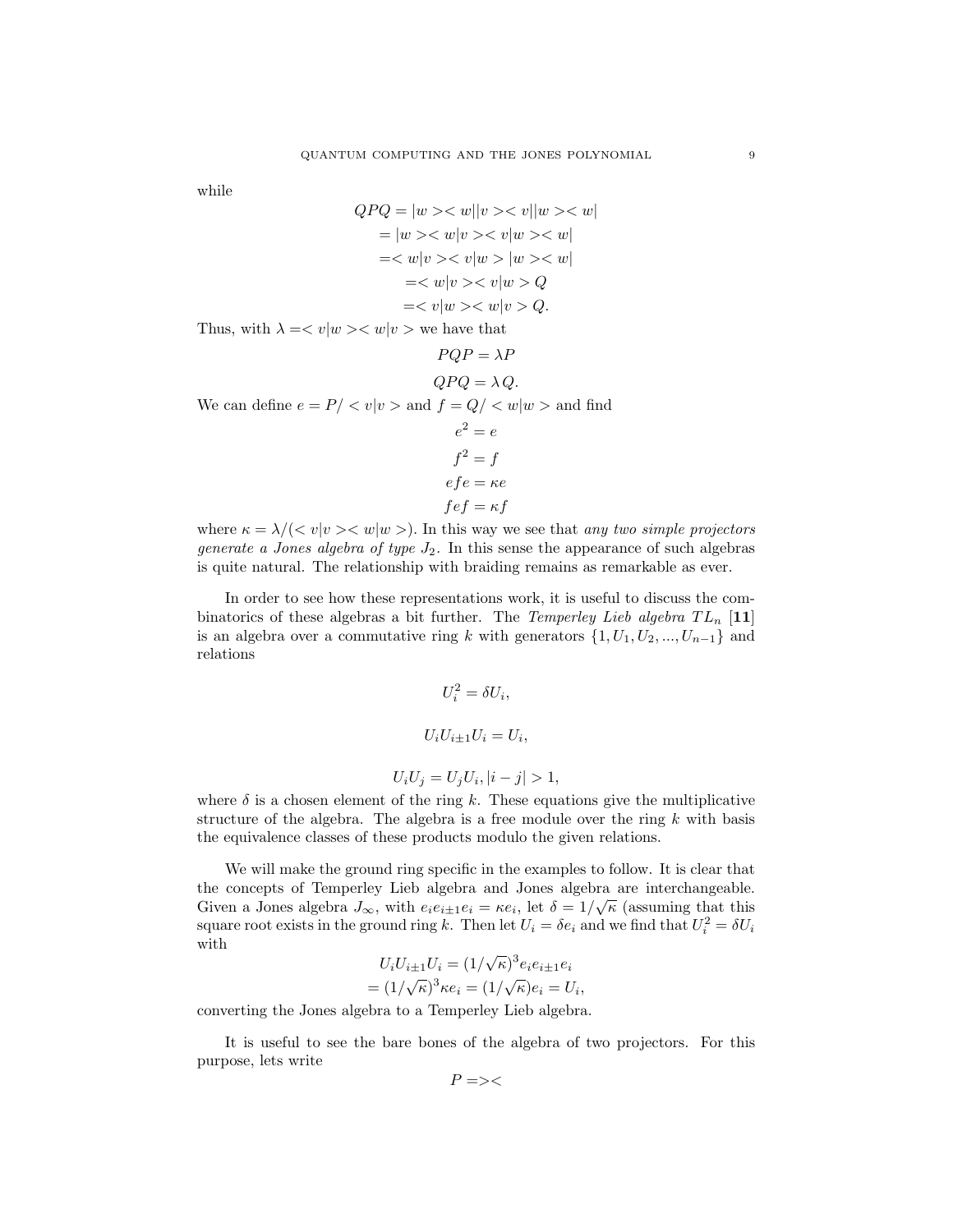and

 $Q =$ [[.

Then

$$
PP => < > < = < > < = < > P
$$

and

$$
QQ = || || = ||Q
$$

while

$$
PQP = >< |>< = <|> P
$$
\n
$$
QPQ = |><| = |><|Q = <|> Q.
$$

To see how the representation of the braid group is constructed, lets assume that the scalars  $\leq$  and  $\leq$  are both equal to 1 and that  $\delta = \leq \geq = \parallel$ . Then P and Q form a two-generator Temperley Lieb algebra  $TL_3$ . We will illustrate how to represent the three strand Artin braid group  $B_3$  to  $TL_2$ .

It is useful to use the iconic symbol >< for a projector and to choose another iconic symbol  $\leq$  for the identity operator in the algebra. With these choices we have

$$
\begin{aligned}\n &\times = \times \\
 &\times \times = &\times \times = &\times \\
 &\times \times \times = &\times \times = &\times\n \end{aligned}
$$

We define the representation  $\rho : B_3 \longrightarrow TL_3$  on the generators  $\sigma_1 = \sigma$  and  $\sigma_2 = \tau$ of the three strand braid group, whose relations are  $\sigma\tau\sigma = \tau\sigma\tau$  plus the invertibility of the generators. We define

$$
\rho(\sigma) = A1 + BP = A \times + B >< \\
\rho(\sigma^{-1}) = B1 + AP = B \times + A ><
$$

and

$$
\rho(\tau) = A1 + BQ = A \times + B[
$$
  

$$
\rho(\tau^{-1}) = B1 + AQ = B \times + A[
$$

where  $A$  and  $B$  are commuting indeterminates.

With these definitions, we have

$$
\rho(\sigma) = A \times + B > \n\rho(\sigma^{-1}) = B \times + A > <.
$$

Thus

$$
\begin{aligned}\n&\asymp = (A \times + B ><)(B \times + A ><) \\
&= AB \times \asymp + A^2 \asymp >< + B^2 >< \asymp + AB >< \\
&= AB \asymp + A^2 >< + B^2 >< + A B \delta >< \\
&\asymp = AB \asymp + (A^2 + B^2 + A B \delta) >< \n\end{aligned}
$$

Consequently, we will have  $1 = \rho(\sigma)\rho(\sigma^{-1})$  if we take  $B = A^{-1}$  and  $\delta = -A^2 - A^{-2}$ . We shall take these values from now on so that

$$
\rho(\sigma) = A \times + A^{-1} \times A = A1 + A^{-1}P
$$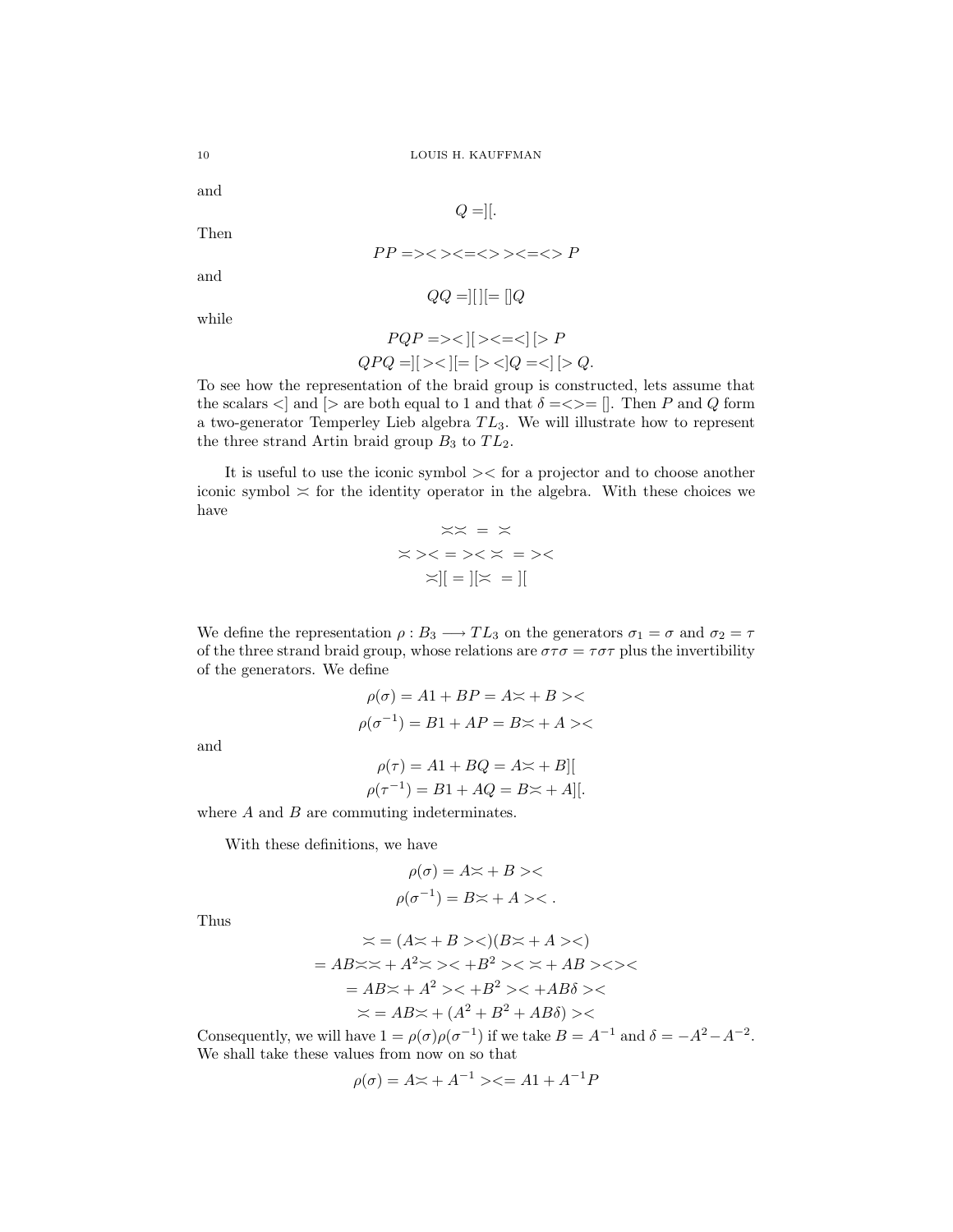and

$$
\rho(\tau) = A \times + A^{-1} \, \big| \, = A \, 1 + A^{-1} \, Q.
$$

With these specializations of A and B, it is easy to verify that  $\rho$  is a representation of the Artin Braid Group. Note that  $P^2 = \delta P$ ,  $Q^2 = \delta Q$  and  $PQP = P$ .

$$
\rho(\sigma)\rho(\tau)\rho(\sigma) = (A + A^{-1}P)(A + A^{-1}Q)(A + A^{-1}P)
$$
  
\n
$$
= (A^2 + Q + P + A^{-2}PQ)(A + A^{-1}P)
$$
  
\n
$$
= A^3 + AQ + AP + A^{-1}PQ + AP + A^{-1}QP + A^{-1}P^2 + A^{-3}PQP
$$
  
\n
$$
= A^3 + AQ + AP + A^{-1}PQ + AP + A^{-1}QP + A^{-1}\delta P + A^{-3}P
$$
  
\n
$$
= A^3 + (2A + A^{-1}(-A^2 - A^{-2}) + A^{-3})P + AQ + A^{-1}(PQ + QP)
$$
  
\n
$$
= A^3 + AP + AQ + A^{-1}(PQ + QP)
$$
  
\n
$$
\rho(\sigma)\rho(\tau)\rho(\sigma) = A^3 + A(P + Q) + A^{-1}(PQ + QP)
$$

Since this last expression is symmetric in  $P$  and  $Q$ , we conclude that

$$
\rho(\sigma)\rho(\tau)\rho(\sigma) = \rho(\tau)\rho(\sigma)\rho(\tau).
$$

Hence  $\rho$  is a representation of the Artin Braid Group.

This argument generalizes to yield a corresponding representation of the Artin Braid Group  $B_n$  to the Temperley Lieb algebra  $TL_n$  for each  $n = 2, 3, ...$  We will discuss the structure of these representations below. In the next section we show how the Jones polynomial can be constructed by a state summation model. This model can be also be viewed as a generalization of the above representation of the Temperley Lieb algebra.

The very close relationship between elementary quantum mechanics and topology is very well illustrated by the structure and representations of the Temperley Lieb algebra.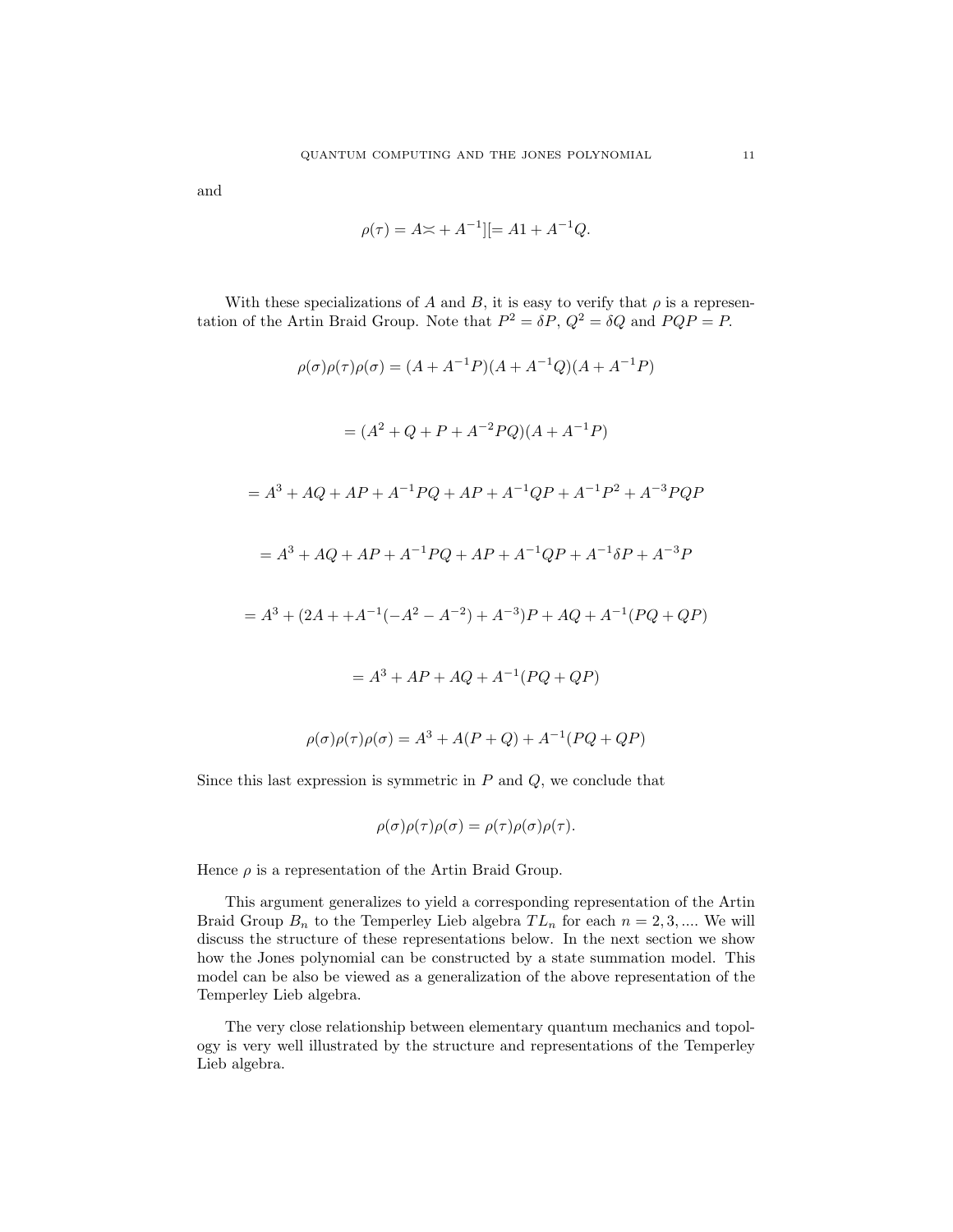

 $U_1U_2U_1 = U_1$ 

# Figure 3 - Diagrammatic Temperley Lieb Algebra

Figure 3 illustrates a diagrammatic interpretation of the Temperley Lieb algebra. In this interpretation, the multiplicative generators of the module are collections of strands connecting  $n$  top points and  $n$  bottom points. Top points can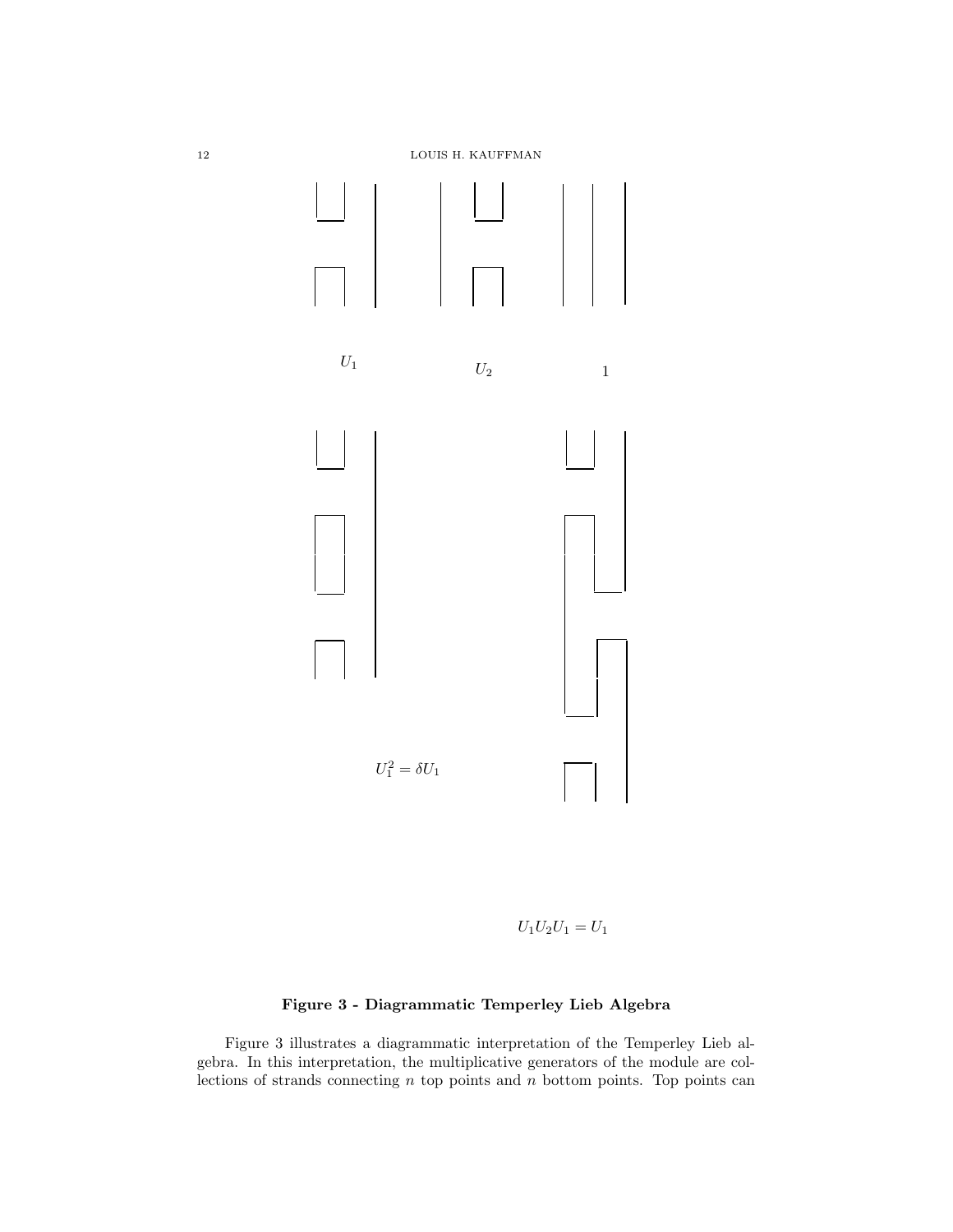be connected either to top or to bottom points. Bottom points can be connected to either bottom or to top points. All connections are made in the plane with no overlapping lines and no lines going above the top row of points or below the bottom row of points. Multiplication is accomplished by connecting the bottom row of one configuration with the top row of another. In Figure 3 we have illustrated the types of special configurations that correspond to the  $U_i$ , and we have shown that  $\delta$  is interpreted as a closed loop.



 $\rho(\sigma_1) = AU_1 + A^{-1}1$ 

Figure 4 - Braid Group Representation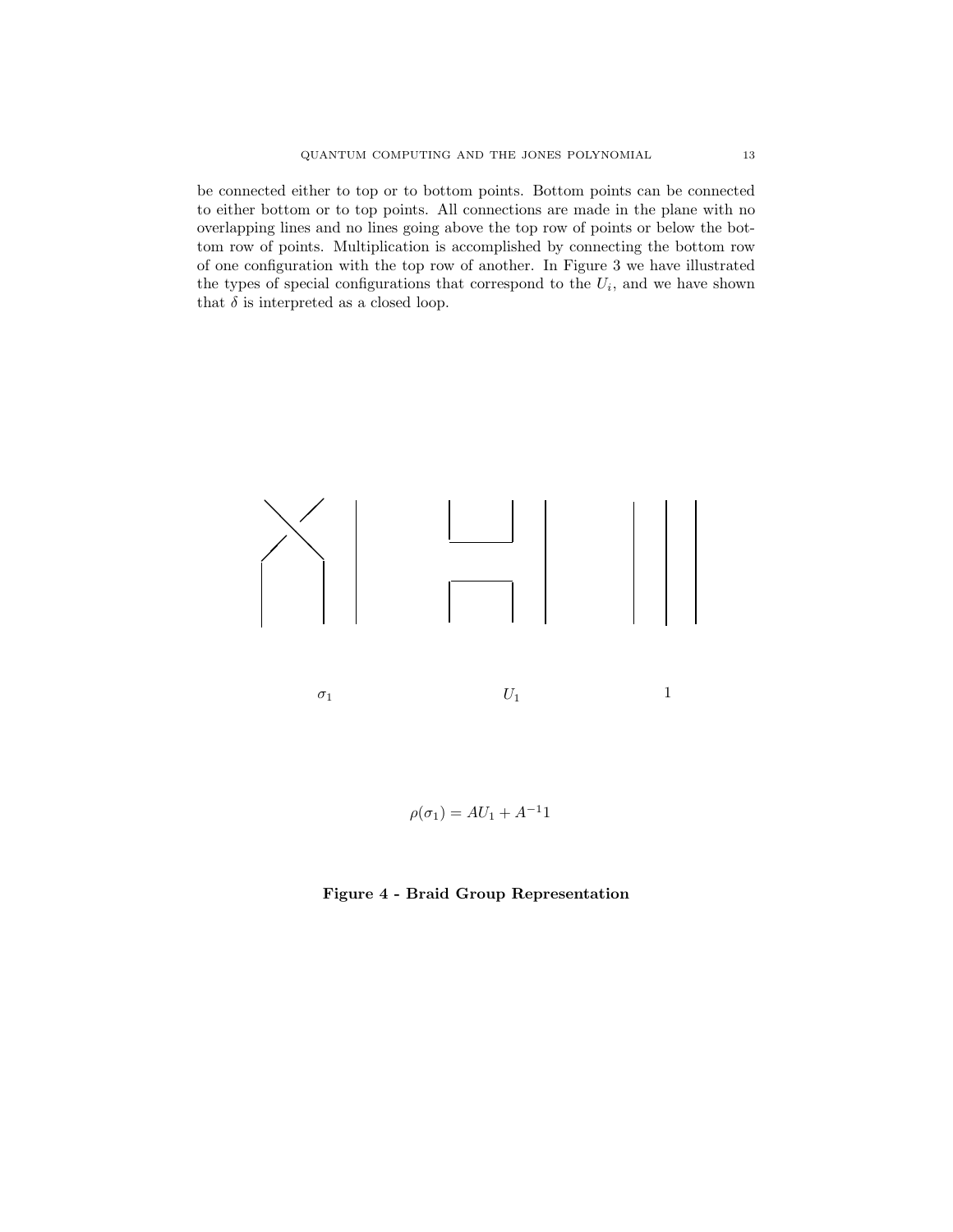

 $M^{ai}M_{ib} = \delta^a_b$ 

## Figure 5 - Abstract Tensors

One way to make a matrix representation of the Temperley Lieb algebra (and a corresponding representation of the braid group) is to use the matrix M defined as follows

$$
M = \left[ \begin{array}{cc} 0 & iA \\ -iA^{-1} & 0 \end{array} \right].
$$

Note that  $M^2 = 1$  where 1 denotes the  $(2 \times 2)$  identity matrix. We will use M with either upper or lower indices so that  $M^{ab} = M_{ab}$ . M will represent both the cup and the cap in the Temperley Lieb diagrams, with  $M_{ab}$  representing the cap and  $M^{ab}$  representing the cup. If U denotes a cup over a cap, then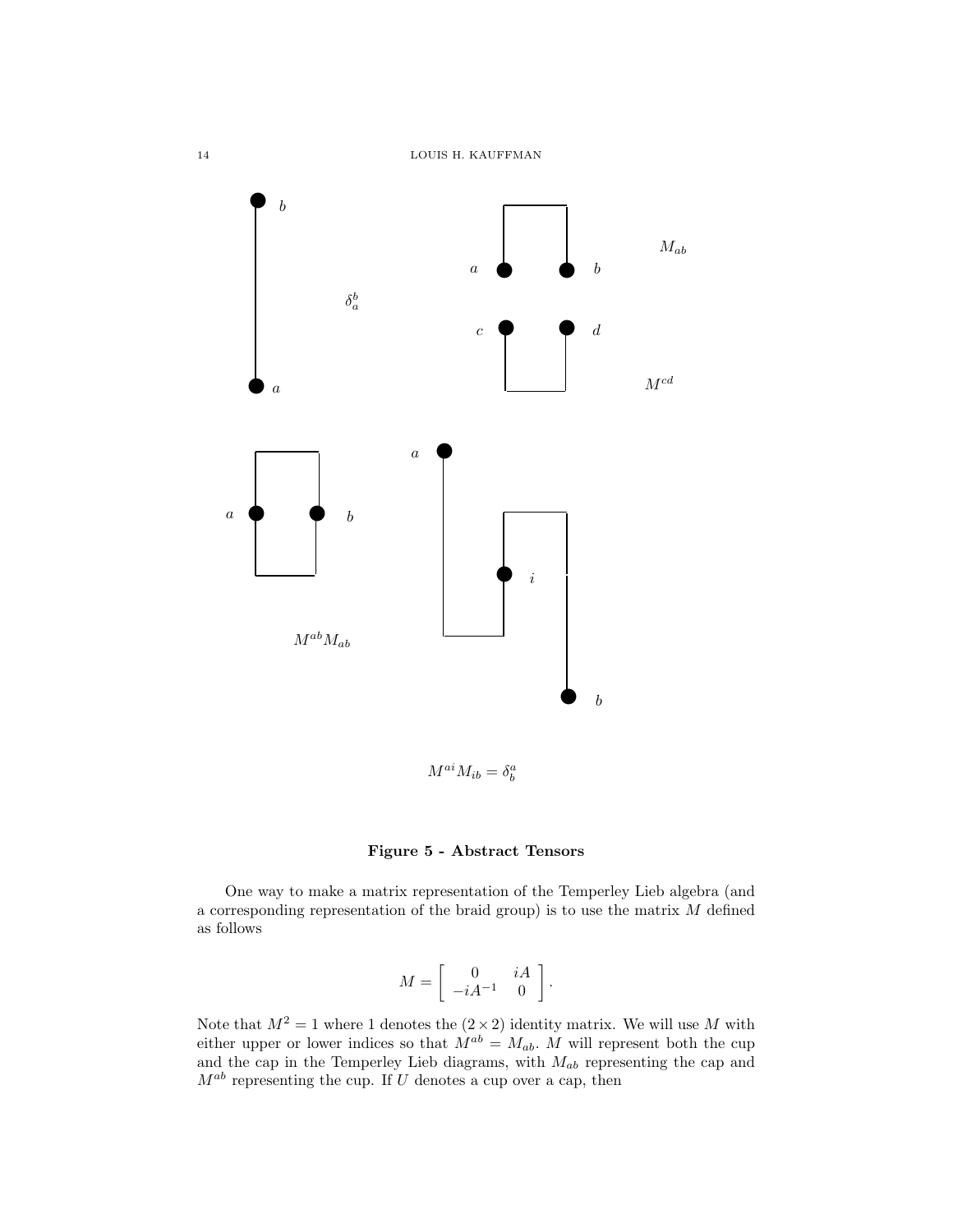$$
U_{cd}^{ab} = M^{ab} M_{cd}.
$$

Note that

$$
(U^2)^{ab}_{cd} = \Sigma_{ij} U^{ab}_{ij} U^{ij}_{cd} =
$$
  

$$
= \Sigma_{ij} M^{ab} M_{ij} M^{ij} M_{cd} = [\Sigma_{ij} M_{ij} M^{ij}] M^{ab} M_{cd}
$$
  

$$
= [\Sigma_{ij} M_{ij} M^{ij}] U^{ab}_{cd}.
$$

Note that

$$
\sum_{ij} M_{ij} M^{ij} = \sum_{ij} (M_{ij})^2 = -A^2 - A^{-2}.
$$

Thus, letting  $\delta = -A^2 - A^{-2}$ , we have

$$
U^2 = \delta U.
$$

Then we take  $U_i$  as a tensor product of identity matrices corresponding to the vertical lines in the diagram for this element and one factor of  $U$  for the placement of the cup-cap at the locations  $i$  and  $i+1$ . To see how this works to give the relation  $U_iU_{i\pm 1}U_i = U_i$ , we verify that  $U_1U_2U_1 = U_1$  in  $TL_3$ . In the calculation to follow we will use the Einstein summation convention. Repeated upper and lower indices are summed across the index set  $\{1, 2\}.$ 

 $U_1 = U \otimes 1$ 

 $U_2 = 1 \otimes U$ 

and

so that

and

$$
(U_1)_{def}^{abc} = M^{ab} M_{de} \delta_f^c
$$

$$
(U_2)_{def}^{abc} = \delta_d^a M^{bc} M_{ef}.
$$

Therefore

$$
(U_1 U_2 U_1)_{def}^{abc} = (U_1)_{ijk}^{abc} (U_2)_{rst}^{ijk} (U_1)_{def}^{rst}
$$

$$
= (M^{ab} M_{ij} \delta_k^c) (\delta_r^i M^{jk} M_{st}) (M^{rs} M_{de} \delta_f^t)
$$

$$
= M^{ab} (M_{rj} M^{jc}) (M_{sf} M^{rs}) M_{de} = M^{ab} (\delta_r^c) (\delta_f^r) M_{de} =
$$

$$
= M^{ab} M_{de} \delta_f^c = (U_1)_{def}^{abc}
$$

Thus

$$
U_1U_2U_1=U_1.
$$

This representation of the Temperley Lieb algebra is useful for knot theory and it is conjectured to be a faithful representation. One may also conjecture that the corresponding braid group representation is faithful.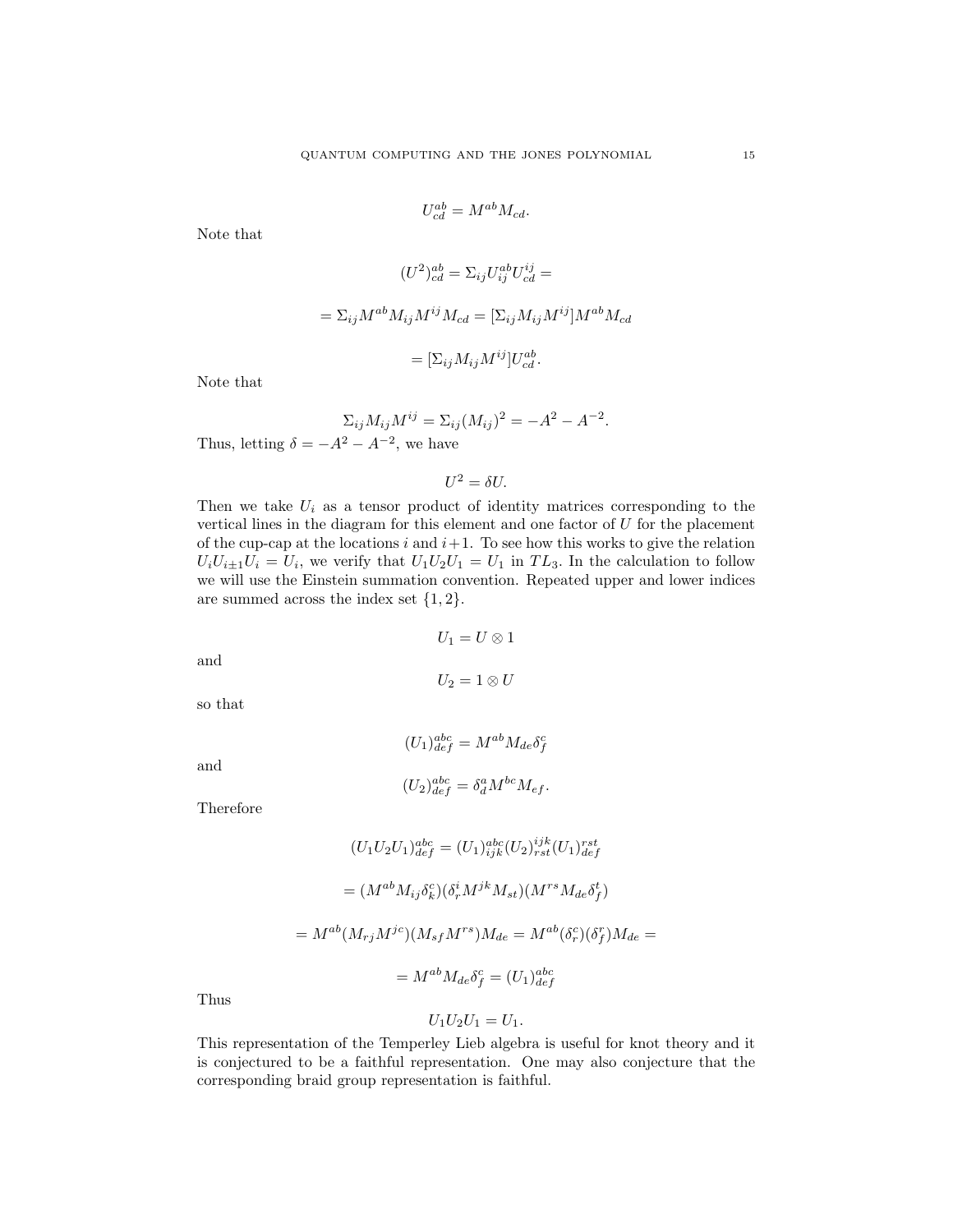Remark. The reader should note that the diagrammatic interpretation of the Temperley Lieb algebra gives a clear way to follow the index details of the calculation we have just performed. In the diagrams an index that is not on a free end is summed over just as in the Einstein summation convention. An index at the end of a line is a free index and does not receive summation. See Figure 5 for an illustration of the index algebra in relation to these diagrams. We will generalize the diagrammatic algebra in section 5.

3.1. Two Projectors and a Unitary Representation of the Three Strand Braid Group. The Temperley Lieb representation of the braid group that we have described is not a unitary representation except when  $A^2 = -1$ , a value that is not of interest in the knot theory. In order to find elementary unitary representations of the braid group, one has to go deeper.

It is useful to think of the Temperley Lieb algebra as generated by projections  $e_i = U_i/\delta$  so that  $e_i^2 = e_i$  and  $e_i e_{i\pm 1} e_i = \tau e_i$  where  $\tau = \delta^{-2}$  and  $e_i$  and  $e_j$  commute for  $|i - j| > 1$ .

With this in mind, consider elementary projectors  $e = |A| \ll A$  and  $f =$  $|B\rangle$  >< B|. We assume that < A|A > = < B|B > = 1 so that  $e^2 = e$  and  $f^2 = f$ . Now note that

$$
efe = |A\rangle \langle A|B\rangle \langle B|A\rangle \langle A| = \langle A|B\rangle \langle B|A\rangle \langle B|B\rangle
$$

Thus

$$
efe = \tau e
$$

where  $\tau = \langle A|B \rangle \langle B|A \rangle$ .

This algebra of two projectors is the simplest instance of a representation of the Temperley Lieb algebra. In particular, this means that a representation of the three-strand braid group is naturally associated with the algebra of two projectors, a simple toy model of quantum physics!

Quite specifically if we let  $\langle A | = (a, b)$  and  $| A \rangle = (a, b)^t$  the transpose of this row vector, then

$$
e=|A>
$$

is a standard projector matrix when  $a^2 + b^2 = 1$ . To obtain a specific representation, let

$$
e_1 = \left[ \begin{array}{cc} 1 & 0 \\ 0 & 0 \end{array} \right]
$$

and

$$
e_2 = \left[ \begin{array}{cc} a^2 & ab \\ ab & b^2 \end{array} \right].
$$

It is easy to check that

$$
e_1e_2e_1 = a^2e_1
$$

and that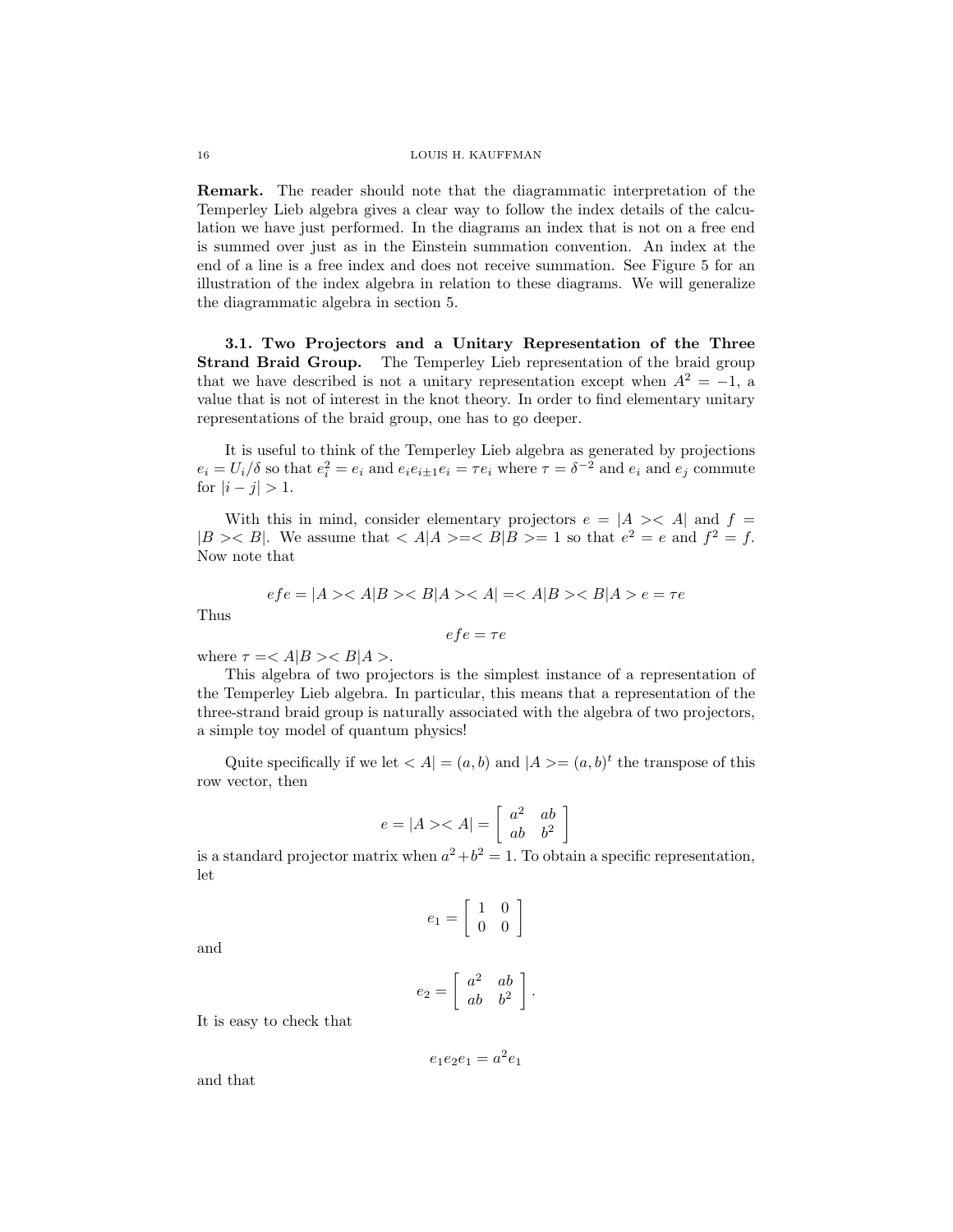$$
e_2e_1e_2 = a^2e_2.
$$

Note also that

$$
e_1e_2 = \left[ \begin{array}{cc} a^2 & ab \\ 0 & 0 \end{array} \right]
$$

and

$$
e_2e_1 = \left[ \begin{array}{cc} a^2 & 0 \\ ab & 0 \end{array} \right].
$$

 $U = \delta e$ .

We define

$$
\sigma_i = \sigma_i
$$

for  $i = 1, 2$  with  $a^2 = \delta^{-2}$ . Then we have, for  $i = 1, 2$ 

$$
U_i^2 = \delta U_i
$$

$$
U_1 U_2 U_1 = U_1
$$

$$
U_2 U_1 U_2 = U_2
$$

and

$$
trace(U_1) = trace(U_2) = \delta
$$

while

$$
trace(U_1U_2) = trace(U_2U_1) = 1.
$$

We will use these results on the traces of these matrices in Section 6.

Now we return to the matrix parameters: Since  $a^2 + b^2 = 1$  this means that  $\delta^{-2} + b^2 = 1$  whence

$$
b^2=1-\delta^{-2}.
$$

Therefore b is real when  $\delta^2$  is greater than or equal to 1.

We are interested in the case where  $\delta = -A^2 - A^{-2}$  and A is a unit complex number. Under these circumstances the braid group representation

$$
\rho(\sigma_i)=AU_i+A^{-1}1
$$

will be unitary whenever  $U_i$  is a real symmetric matrix. Thus we will obtain a unitary representation of the three-strand braid group  $B_3$  when  $\delta^2 \geq 1$ . Specifically, let  $A = e^{i\theta}$ . Then  $\delta = -2\cos(2\theta)$ , so the condition  $\delta^2 \ge 1$  is equivalent to  $\cos^2(2\theta) \ge$ 1/4. Thus we get the specific range of angles  $|\theta| \leq \pi/6$  and  $|\theta - \pi| \leq \pi/6$  that gives unitary representations of the three-strand braid group.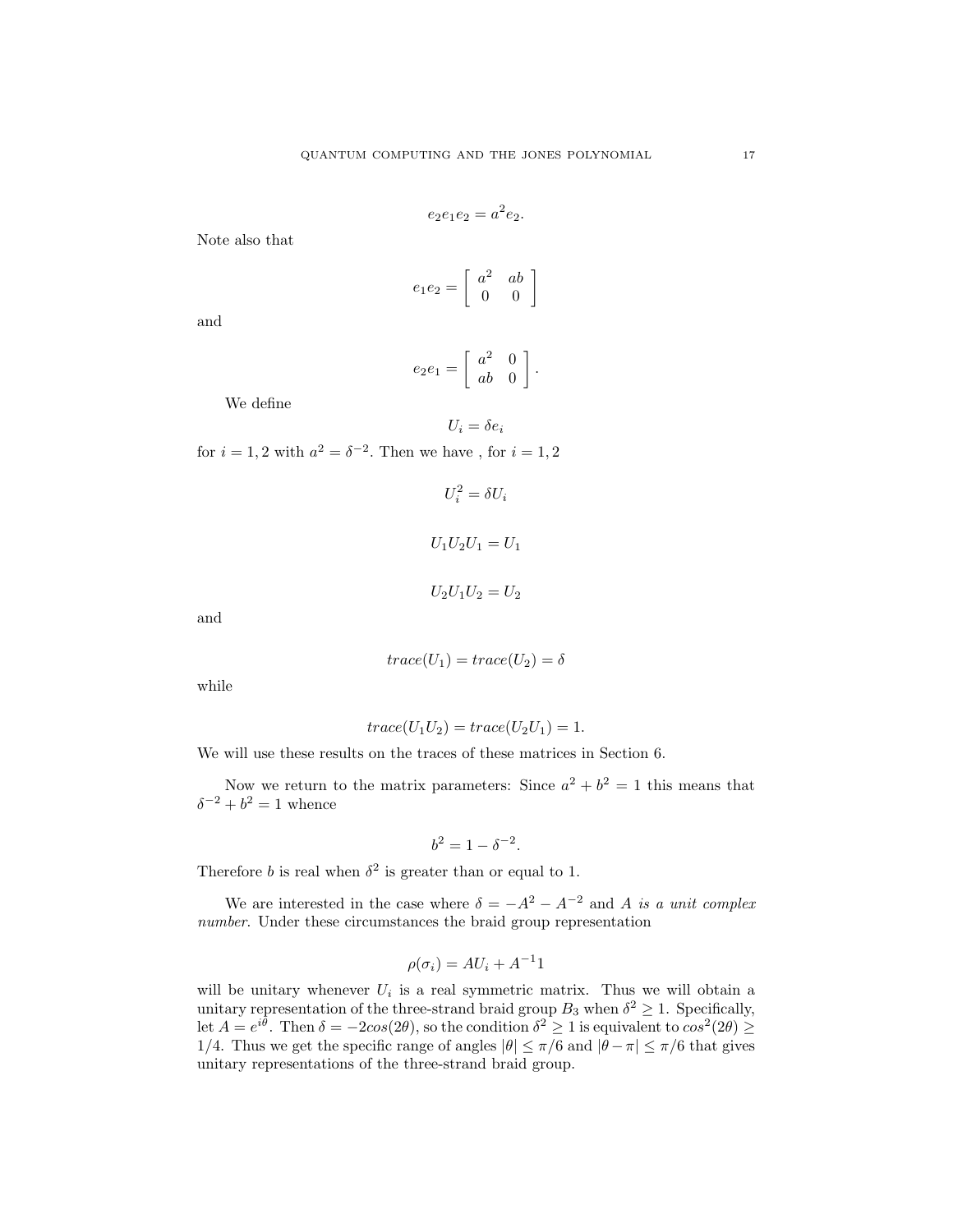3.2. Pairs of Projectors and the Alexander Polynomial. Just for the record we note a more general braid group representation that is available via our remarks about the structure of two projectors. Let  $\{W_1, W_2, ..., W_{n-1}, W_n\}$  be the standard basis of *column* vectors for a module of dimension *n* over  $k = C[A, A^{-1}]$ where C denotes the complex numbers and  $W_k$  is an n-tuple whose entries are zero in all places except the k-th place where the entry is one. We shall refer to linear combinations of the  $W_k$  as vectors over k. Given any vector v over k, let  $|v\rangle$  denote v as a column vector, and let  $\langle v | = v^t$  denote its transpose (just the transpose, as in our previous remarks), the corresponding row vector. Then  $P(v) = |v\rangle \langle v|$  is a matrix such that  $P^2 = \langle v | v \rangle P$ , and  $\langle v | v \rangle = v^t v$  is equal to the sum of the squares of the entries of  $v$ .

For  $k = 1, 2, ..., n - 1$  and  $i^2 = -1$ , let

$$
v_k = iAW_k - iA^{-1}W_{k+1}
$$

and

$$
U_k = |v_k\rangle \langle v_k|.
$$

Then, with  $\delta = -A^2 - A^{-2}$ ,

$$
U_k^2 = \delta U_k
$$
  
\n
$$
U_k U_{k\pm 1} U_k = U_k
$$
  
\n
$$
U_k U_l = U_l U_k = 0, |k - l| > 1.
$$

Thus these matrices give a special representation of the Temperley Lieb algebras  $TL_n$  for each n. Since the loop value is as given above, we can make corresponding representations of the Artin Braid Groups  $B_n$  by the formulas

$$
\rho(\sigma_k) = A I_n + A^{-1} U_k,
$$
  

$$
\rho(\sigma_k^{-1}) = A^{-1} I_n + A U_k
$$

where  $I_n$  denotes the  $n \times n$  identity matrix. It is not hard to verify that this representation of  $B_n$  is equivalent to the classical Burau representation (See [15]) of the braid group. This shows that there is a pathway from the algebra of projectors to the Alexander polynomial! We will treat this theme in a separate paper.

### 4. The Bracket Polynomial

In this section we shall discuss the structure of the bracket state model for the Jones polynomial [11]. In this way, we will explicitly construct the Jones polynomial by using a state summation that is closely related to the braid group representation described in the last section.

Before discussing the bracket polynomial we recall the basic theorem of Reidemeister [23] about knot and link diagrams. Reidemeister proved that the three local moves on diagrams illustrated in Figure 6 capture combinatorially the notion of ambient isotopy of links and knots in three-dimensional space. That is, if two diagrams represent knots or links that are isotopic in three-dimensional space, then the one diagram can be obtained from the other by a sequence of Reidemeister moves. It is understood that a Reidemeister move is a local change on the diagram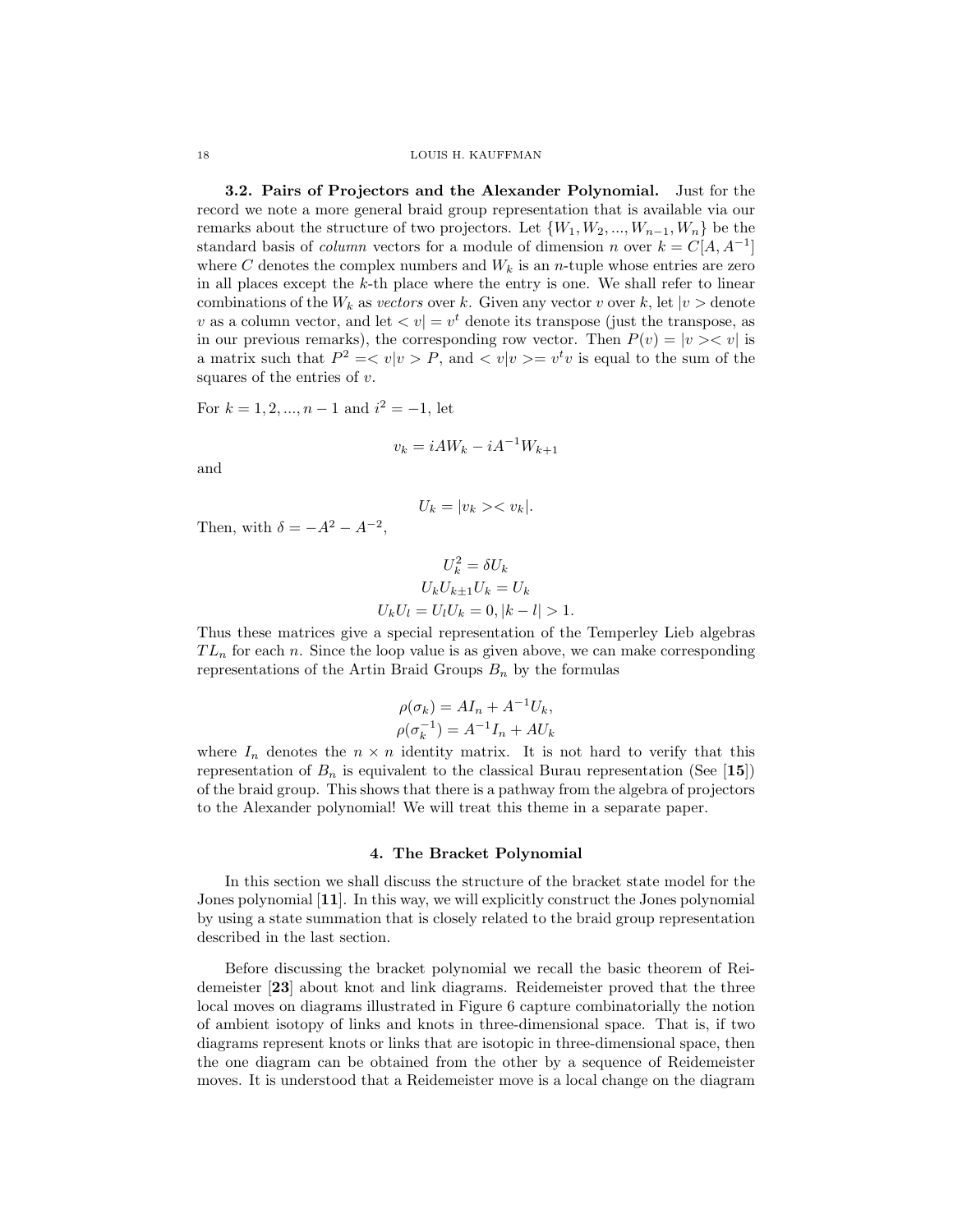and that it is locally just as indicated by the picture of the move. That is, a type one move adds or eliminates a loop in the underlying 4-regular graph of the knot diagram. A type two move operates on a two sided region and a type three move operates on a three sided region. It is also understood that one can simplify a diagram by a homeomorphism of the plane. This could be called the type zero move, but it is always available. The equivalence relation generated by the type two and type three moves is called *regular isotopy*. The bracket polynomial is a regular isotopy invariant that can be normalized to produce an invariant of all three Reidemeister moves.



Figure 6 - The Reidemeister Moves

The bracket polynomial  $\zeta < K > = \zeta K > (A)$ , assigns to each unoriented link diagram  $K$  a Laurent polynomial in the variable  $A$  such that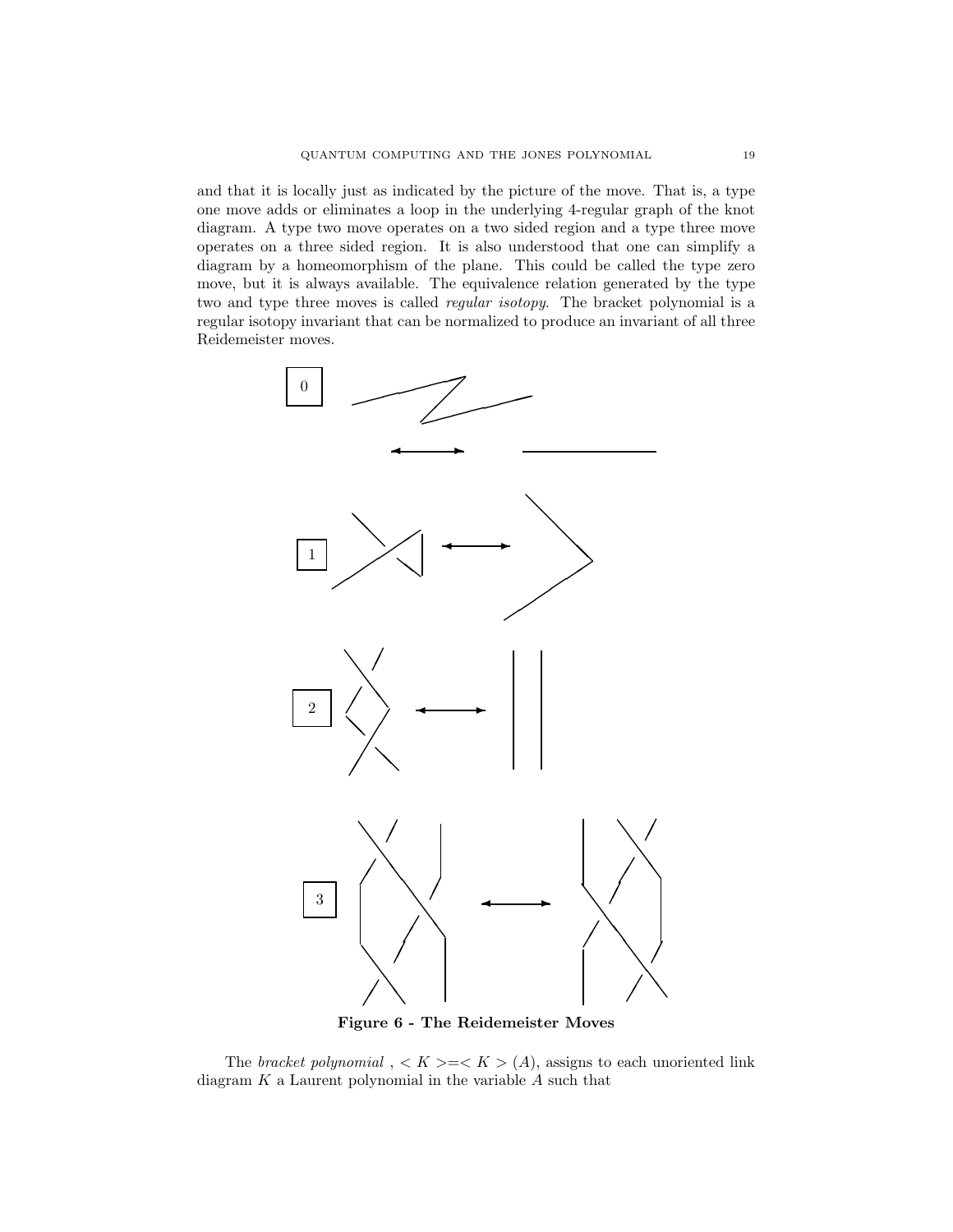#### 20 LOUIS H. KAUFFMAN

- (1) If K and K' are regularly isotopic links, then  $\langle K \rangle = \langle K' \rangle$ .
- (2) If K O denotes the disjoint union of K with an extra unknotted and unlinked component  $O$ , then

$$
\langle K \mid O \rangle = \delta \langle K \rangle
$$

where

$$
\delta = -A^2 - A^{-2}.
$$

 $(3) < K$  satisfies the following formula where in Figure 7 the small diagrams represent parts of larger diagrams that are identical except at the site indicated in the bracket. In the text formula we have used the notations  $S_A K$  and  $S_B K$  to indicate the two smoothings of a single crossing in the diagram K. That is,  $K, S_A K$  and  $S_B K$  differ at the site of one crossing in the diagram  $K$ . The convention for these smoothings is indicated in Figure 7.

$$
=A+A^{-1}
$$



This formula for expanding the bracket polynomial can be indicated symbolically in the same fashion that we used in the previous section to indicate the representation of the Artin Braid Group to the Temperley Lieb algebra. We will denote a crossing in the link diagram by the letter chi,  $\chi$ . The letter itself denotes a crossing where the curved line in the letter chi is crossing over the straight segment in the letter. The barred letter denotes the switch of this crossing where the curved line in the letter chi is undercrossing the straight segment in the letter. In the state model a crossing in a diagram for the knot or link is expanded into two possible states by either smoothing (reconnecting) the crossing horizontally,  $\approx$ , or vertically ><. Coefficients in this expansion correspond exactly to our representation of the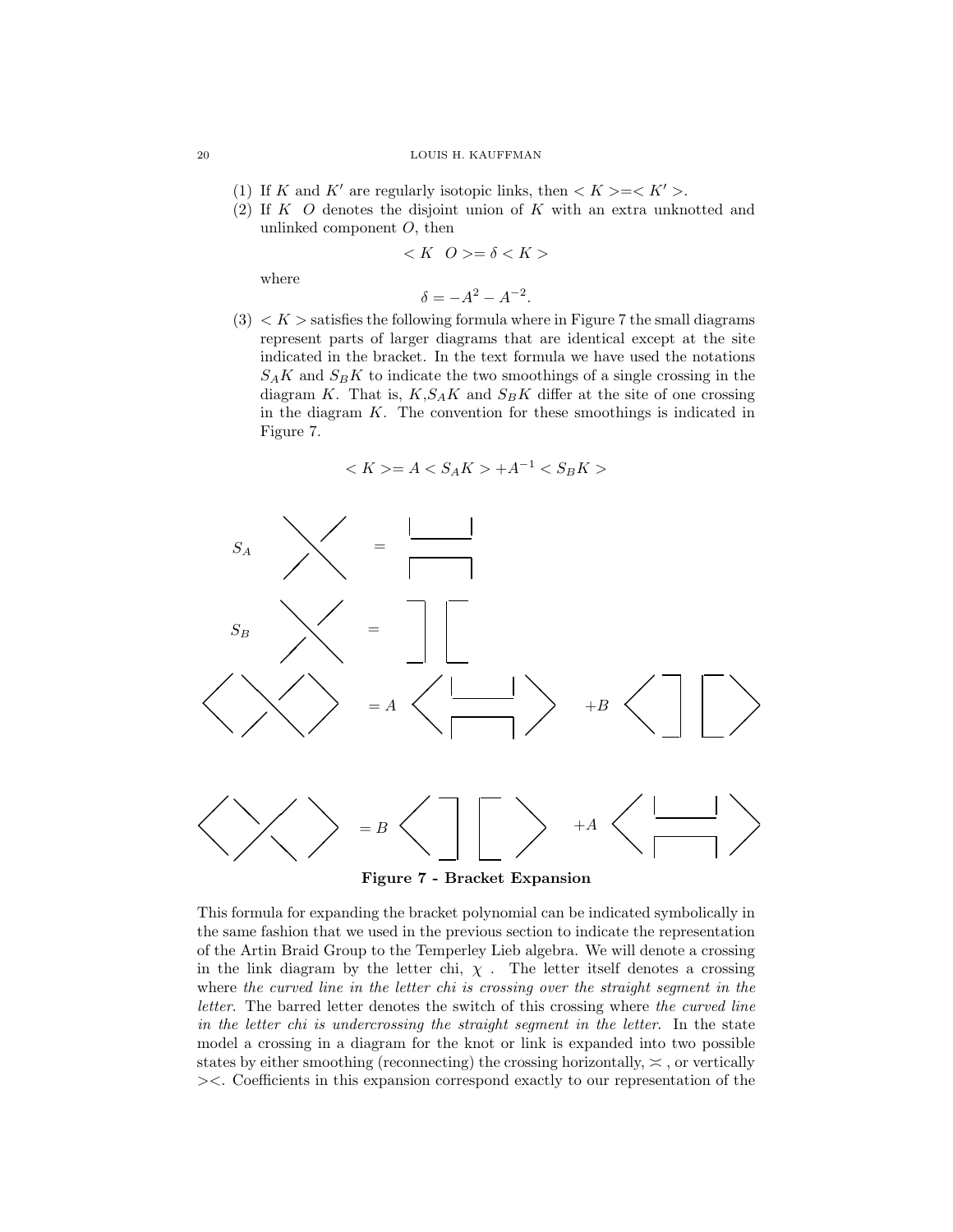braid group so that any closed loop (without crossings) in the plane has value  $\delta = -A^2 - A^{-2}$  and the crossings expand according to the formulas

$$
\chi = A \times + A^{-1} ><
$$

$$
\overline{\chi} = A^{-1} \asymp + A >< .
$$

The verification that the bracket is invariant under the second Reidemeister move is then identical to our proof in the previous section that

$$
\chi \overline{\chi} = \asymp.
$$



Figure 8 - Invariance of Bracket under Third Reidemeister Move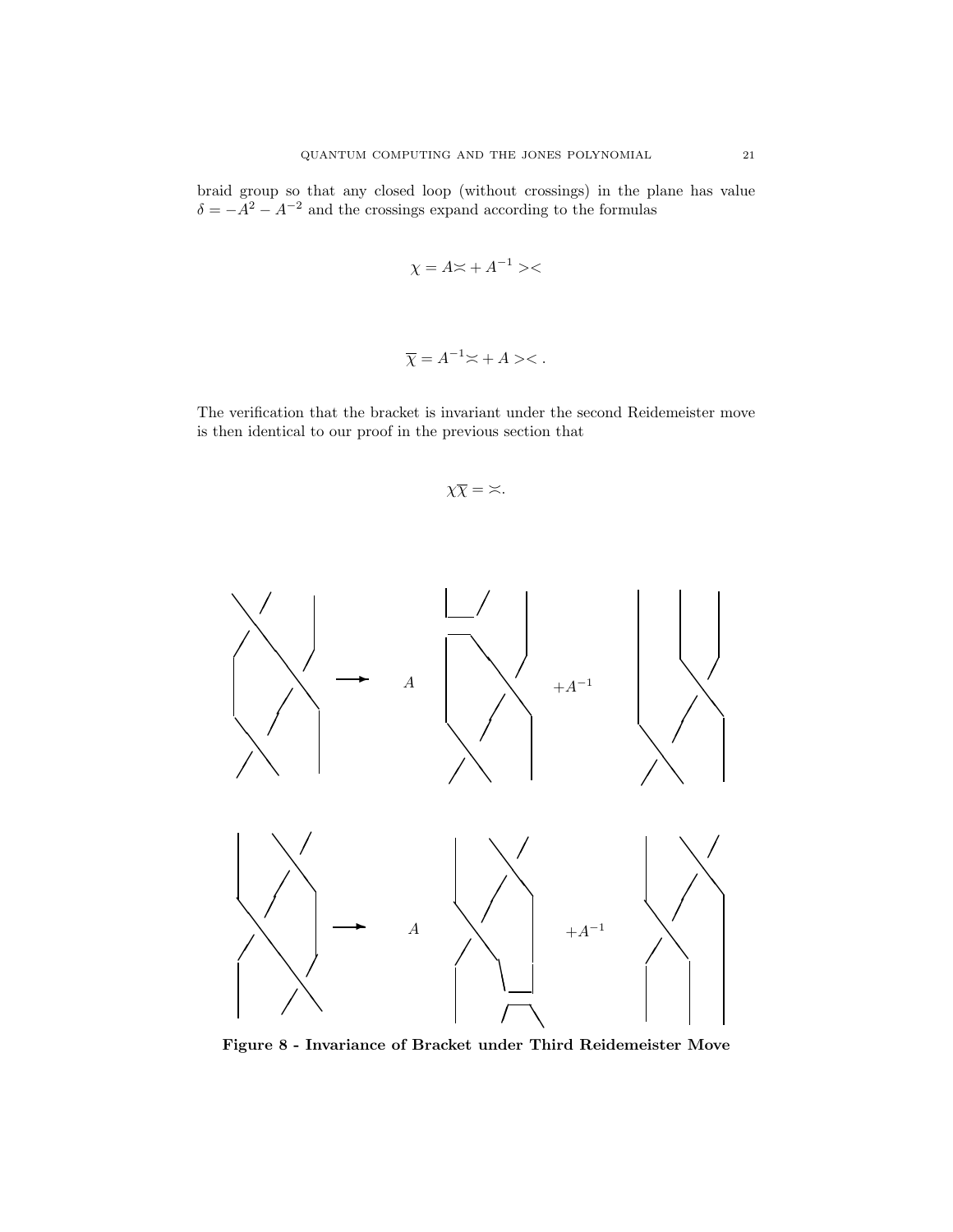

Figure 9 - Bracket States

Knowing that the bracket is invariant under the second Reidemeister move allows us to verify directly that it is invariant under the third Reidemeister move. This is illustrated in Figure 8. In this Figure we show the two equivalent configurations in the third Reidemeister move vertically on the left, with arrows point to the right of each configuration to an expansion via the bracket at one crossing. The expansions give the same bracket calculation due to invariance under the second Reidemeister move. Since the bracket is invariant under the second and third Reidemeister moves, property 1. is a direct consequence of properties 2. and 3.. The second two properties define the bracket on arbitrary link diagrams.

In fact we could have begun with the following more general definition: Let  $K$ be any unoriented link diagram. Define a *state* of  $K$  to be a choice of smoothings for all the crossings of K. There are  $2^N$  states of a diagram with N crossings. A smoothing of a crossing is a local replacement of that crossing with two arcs that do not cross one another, as shown below. There are two choices for smoothing a given crossing. In illustrating a state it is convenient to label the smoothing with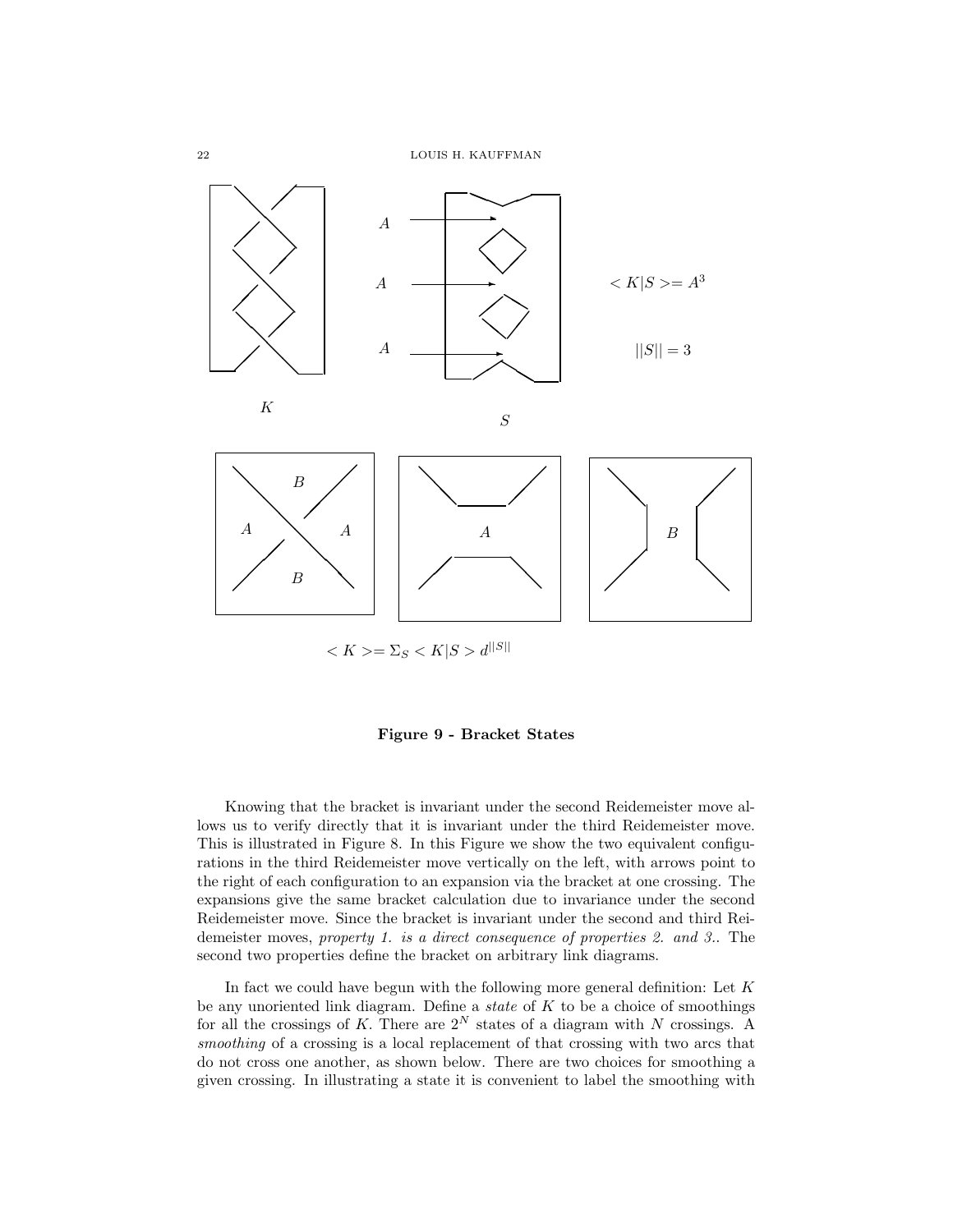A or B to indicate the crossing from which it was smoothed. The A or B is called a vertex weight of the state.

Label each state with *vertex weights*  $A$  or  $B$  as illustrated in Figure 9. Here  $A$ and B are commuting polynomial variables. Define two evaluations related to the state: The first evaluation is the product of the vertex weights, denoted

$$
[K|S].
$$

The second evaluation is the number of loops (Jordan curves) in the state  $S$ , denoted  $||S||.$ 

Define the *state summation*,  $[K]$ , by the formula

$$
[K] = \sum_{S} [K|S] \delta^{\vert |S|\vert-1}.
$$

It follows from this definition, that  $[K]$  satisfies the formulas

$$
[\chi] = A[\asymp] + B[\gtlt;]
$$
  

$$
[O \quad K] = \delta[K],
$$

and

$$
[O] = 1.
$$

The demand that  $[K]$  be invariant under the *second* Reidemeister move leads to the conditions  $B = A^{-1}$  and  $\delta = -A^2 + A^{-2}$ . This specialization is easily seen to be invariant under the third Reidemeister move. Calling this specialization the topological bracket, and denoting it (as above) by  $\lt K$  > one finds the following behavior under the first Reidemeister move

$$
<\gamma>=-A^3<\smallsmile>
$$

and

$$
<\overline{\gamma}>=-A^{-3} < \cdots >
$$

where  $\gamma$  denotes a curl of positive type as indicated in Figure 10, and  $\overline{\gamma}$  indicates a curl of negative type as also seen in this Figure.

The topological bracket is invariant under regular isotopy and can be normalized to an invariant of ambient isotopy by the definition

$$
f_K(A) = (-A^3)^{-w(K)} < K > (A)
$$

where  $w(K)$  is the sum of the crossing signs of the oriented link K.  $w(K)$  is called the writhe of K. The convention for crossing signs is shown in Figure 10.

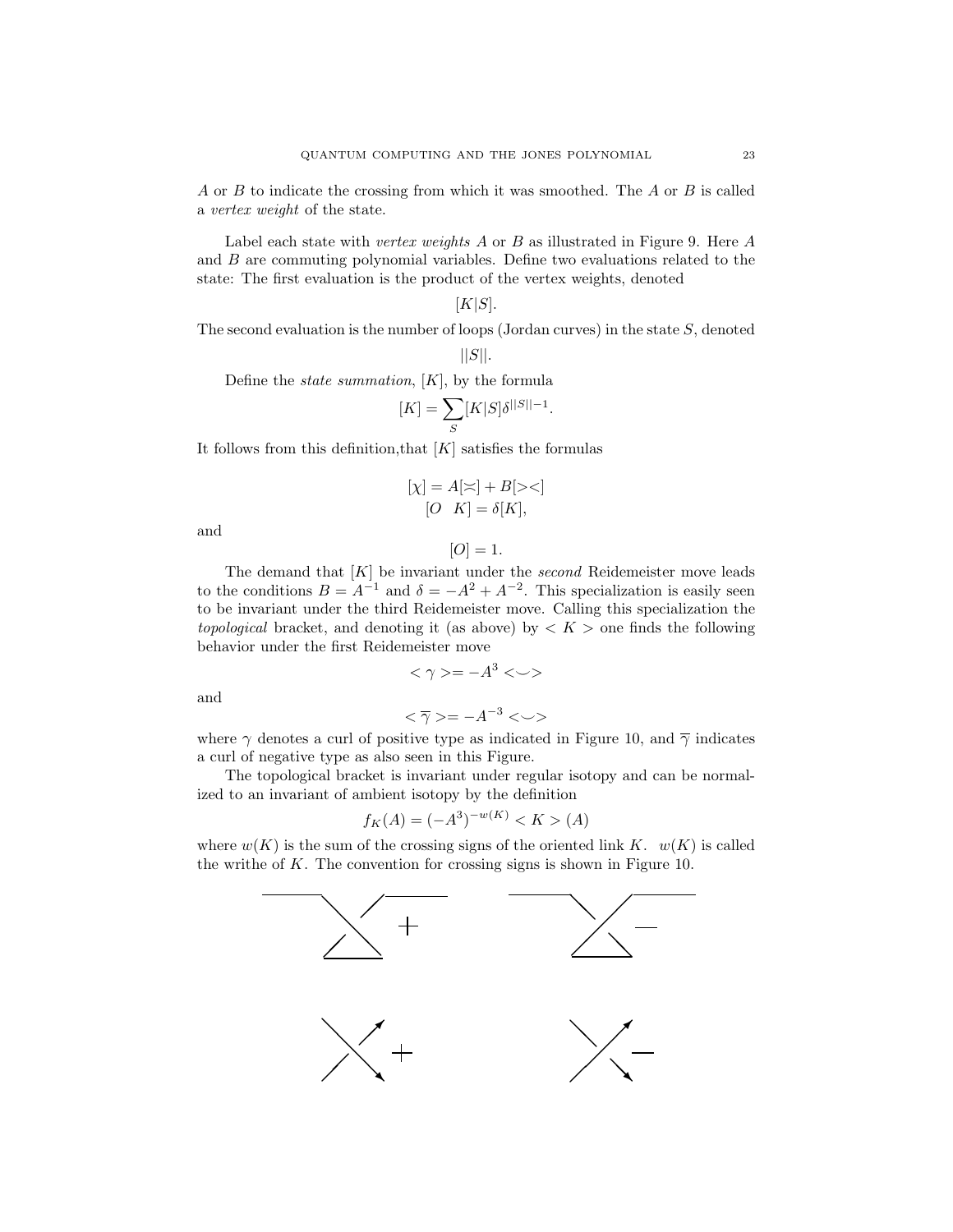## Figure 10 - Crossing Signs

By a change of variables one obtains the original Jones polynomial,  $V_K(t)\;[\mathbf{10}]$ from the normalized bracket:



Figure 11 - Trefoil and Mirror Image

The bracket model for the Jones polynomial is quite useful both theoretically and in terms of practical computations. One of the neatest applications is to simply compute  $f_K(A)$  for the trefoil knot T and determine that  $f_K(A)$  is not equal to  $f_K(A^{-1})$ . This shows that the trefoil is not ambient isotopic to its mirror image (See Figure 11), a fact that is quite tricky to prove by classical methods.

Remark. The relationship of the Temperley Lieb algebra with the bracket polynomial comes through the basic bracket identity. This identity, interpreted in the context of the diagrammatic Temperley Lieb algebra becomes a representation  $\rho$  of the Artin braid group  $B_n$  on n strands to the Temperley Lieb algebra  $TL_n$  defined by the formulas

$$
\rho(\sigma_i) = AU_i + A^{-1}1
$$

$$
\rho(\sigma_i^{-1}) = A^{-1}U_i + A1.
$$

Here sigma<sub>i</sub> denotes the braid generator that twists strands i and  $i + 1$ . For this representation of the Temperley Lieb algebra, the loop value  $\delta$  is  $-A^2-A^{-2}$  and the ring k is  $Z[A, A^{-1}]$ , the ring of Laurent polynomials in A with integer coefficients.

Remark. There are hints of quantum mechanical interpretations in the combinatorics of this state sum model for the Jones polynomial. The expansion formula for the bracket polynomial

$$
=A+A^{-1}
$$

suggests that the diagram  $K$  should be thought of as a superposition of the diagrams  $S_A K$  and  $S_B K$ . That is, we can think of a knot diagram with respect to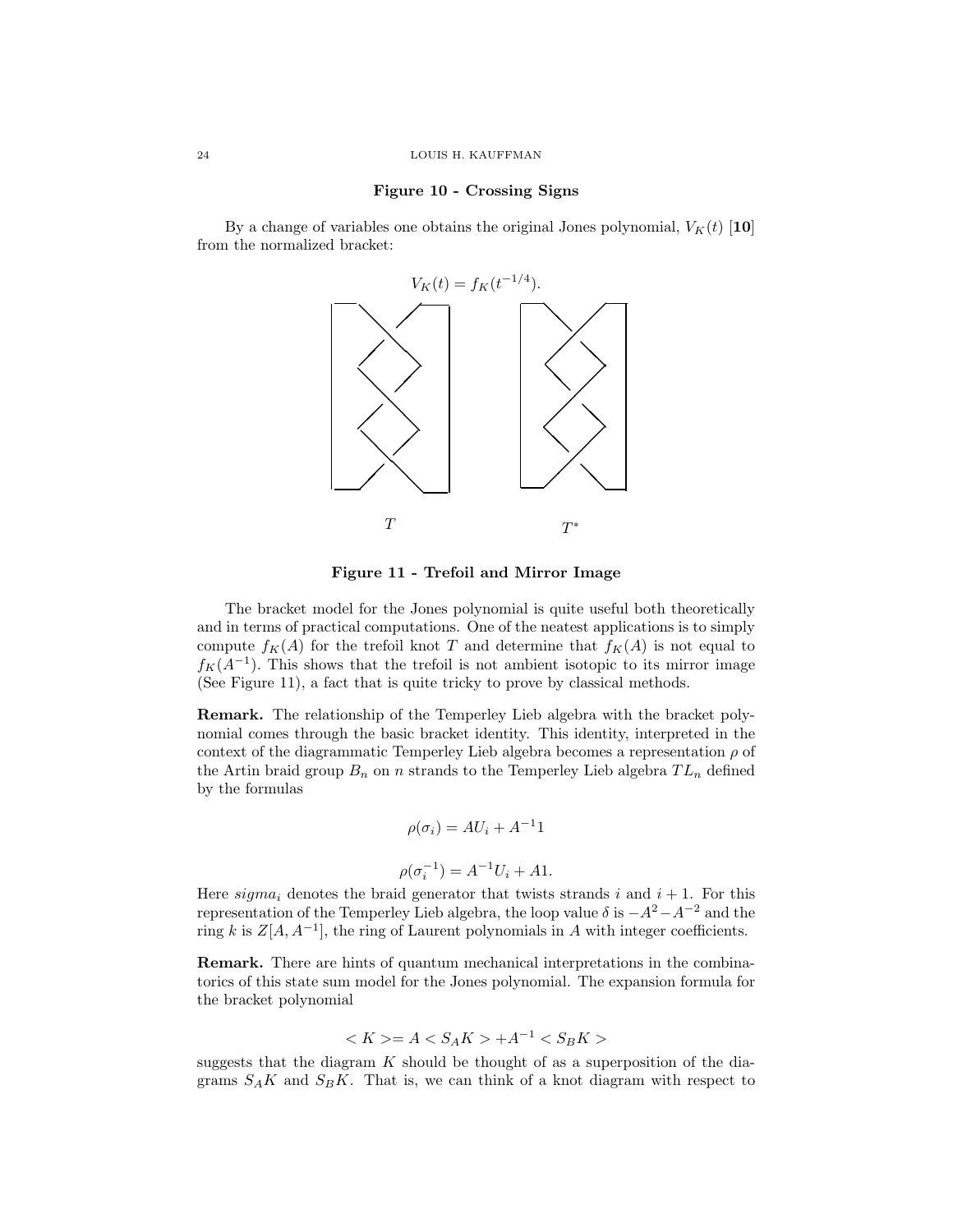a given crossing as the superposition of the diagrams obtained by smoothing that crossing. Then, with respect to all the crossings, one can think of the diagram as a superposition of the states obtained by smoothing each crossing in one of its two possible ways. This is a superposition view of the bracket state sum as a whole.

$$
=\sum_{S}\delta^{\vert |S\vert \vert-1}
$$

In this sense the bracket polynomial evaluation is directly analogous to an amplitude in quantum mechanics. We shall make this analogy more precise in the sections to follow. However, the topological information is contained in this amplitude as whole, and not in any specific state evaluation. Thus the topological model ignores the standard measurement situation in quantum mechanics where one gets at best information about one state at a time when a measurement is taken. This means that a quantum computational model of the bracket polynomial will be essentially probabilistic, only giving partial information at each measurement.

As a result of this discussion, it is natural to ask to what extent one can extract partial topological information from an incomplete summation over the states of the bracket polynomial. It is not clear at this stage what this answer is to this question. It may require a new exploration of the properties of the state sum and its corresponding polynomial.

### 5. Knot Amplitudes

At the end of the first section we said: the connection of quantum mechanics with topology is an amplification of Dirac notation. In this section we begin the process of amplification!



Figure 12 - Circle in Spacetime

Consider first a circle in a spacetime plane with time represented vertically and space horizontally. The circle represents a vacuum to vacuum process that includes the creation of two "particles", and their subsequent annihilation. See Figures 12 and 13.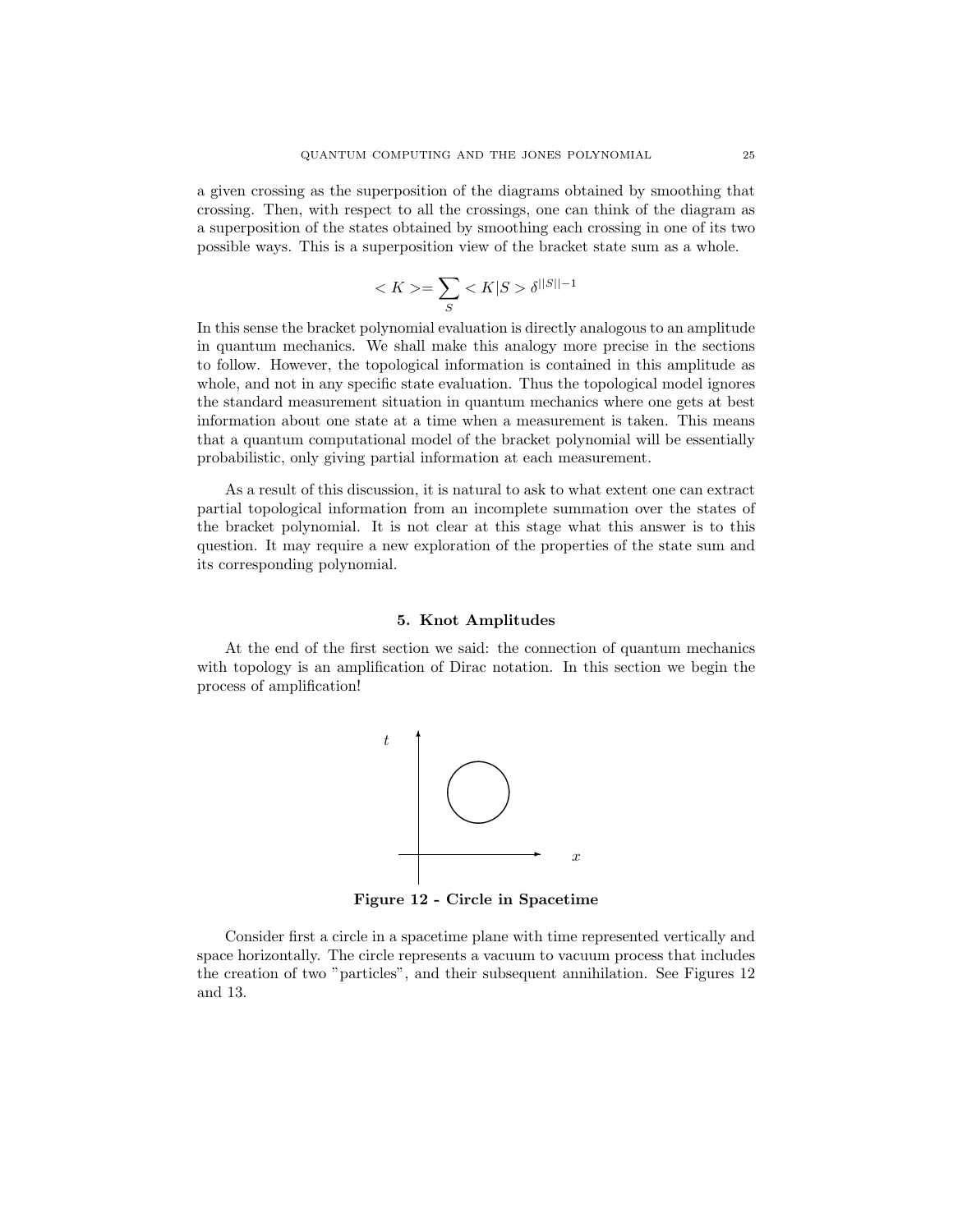

Figure 13 - Creation and Annihilation

In accord with our previous description, we could divide the circle into these two parts (creation(a) and annihilation (b)) and consider the amplitude  $\langle b|a\rangle$ . Since the diagram for the creation of the two particles ends in two separate points, it is natural to take a vector space of the form  $V \otimes V$  as the target for the bra and as the domain of the ket.

We imagine at least one particle property being catalogued by each dimension of V. For example, a basis of V could enumerate the spins of the created particles. If  ${e_a}$  is a basis for V then  ${e_a \otimes e_b}$  forms a basis for  $V \otimes V$ . The elements of this new basis constitute all possible combinations of the particle properties. Since such combinations are multiplicative, the tensor product is the appropriate construction.

In this language the creation ket is a map cup,

$$
cup = |a\rangle : C \longrightarrow V \otimes V,
$$

and the annihilation bra is a mapping cap,

$$
cap=
$$

The first hint of topology comes when we realize that it is possible to draw a much more complicated simple closed curve in the plane that is nevertheless decomposed with respect to the vertical direction into many cups and caps. In fact, any simple (no self-intersections) differentiable curve can be rigidly rotated until it is in general position with respect to the vertical. It will then be seen to be decomposed into these minima and maxima. Our prescriptions for amplitudes suggest that we regard any such curve as an amplitude via its description as a mapping from  $C$  to  $C$ .

Each simple closed curve gives rise to an amplitude, but any simple closed curve in the plane is isotopic to a circle, by the Jordan Curve Theorem. If these are topological amplitudes, then they should all be equal to the original amplitude for the circle. Thus the question: What condition on creation and annihilation will insure topological amplitudes? The answer derives from the fact that all isotopies of the simple closed curves are generated by the cancellation of adjacent maxima and minima as illustrated below.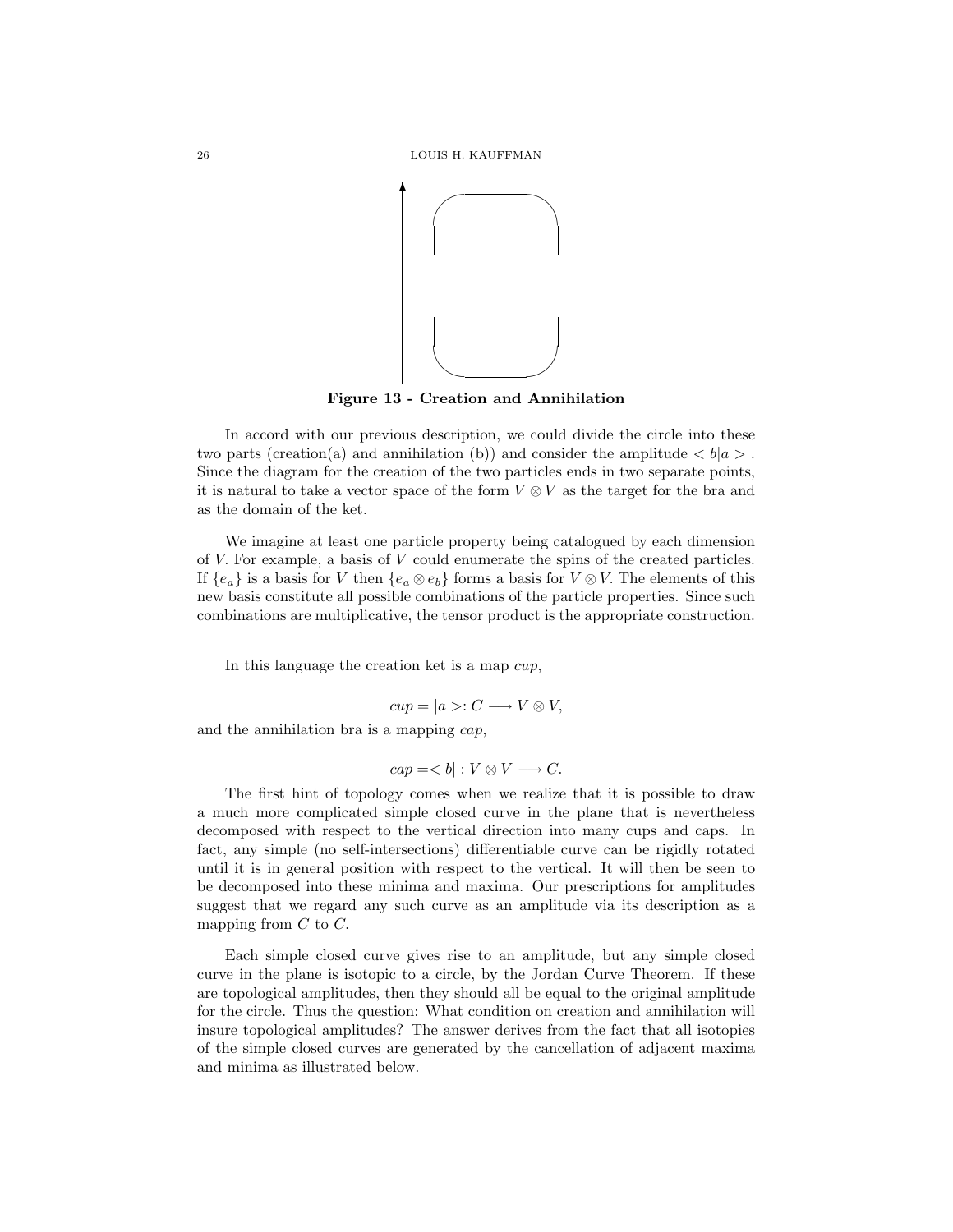

Figure 14 - Cancellation of Maxima and Minima

In composing mappings it is necessary to use the identifications  $(V \otimes V) \otimes V =$  $V \otimes (V \otimes V)$  and  $V \otimes k = k \otimes V = V$ . Thus in the illustration above, the composition on the left is given by

$$
V = V \otimes k - 1 \otimes cup \to V \otimes (V \otimes V)
$$

$$
= (V \otimes V) \otimes V - cap \otimes 1 \to k \otimes V = V.
$$

This composition must equal the identity map on  $V$  (denoted 1 here) for the amplitudes to have a proper image of the topological cancellation. This condition is said very simply by taking a matrix representation for the corresponding operators.

Specifically, let  $\{e_1, e_2, ..., e_n\}$  be a basis for V. Let  $e_{ab} = e_a \otimes e_b$  denote the elements of the tensor basis for  $V \otimes V$ . Then there are matrices  $M_{ab}$  and  $M^{ab}$  such that

$$
cup(1) = \Sigma M^{ab} e_{ab}
$$

with the summation taken over all values of a and b from 1 to n. Similarly, cap is described by

$$
cap(e_{ab}) = M_{ab}.
$$

Thus the amplitude for the circle is

$$
cap[cup(1)] = cap \Sigma M^{ab} e_{ab} = \Sigma M^{ab} M_{ab}.
$$

In general, the value of the amplitude on a simple closed curve is obtained by translating it into an "abstract tensor expression" in the  $M_{ab}$  and  $M^{ab}$ , and then summing over these products for all cases of repeated indices.

Returning to the topological conditions we see that they are just that the matrices  $(M_{ab})$  and  $(M_{ab}^{ab})$  are inverses in the sense that  $\Sigma M_{ai} M^{ib} = \delta_a^b$  and  $\Sigma M^{ai} M_{ib} = \delta^a_b$  where  $\delta^b_a$  denotes the (identity matrix) Kronecker delta that is equal to one when its two indices are equal to one another and zero otherwise.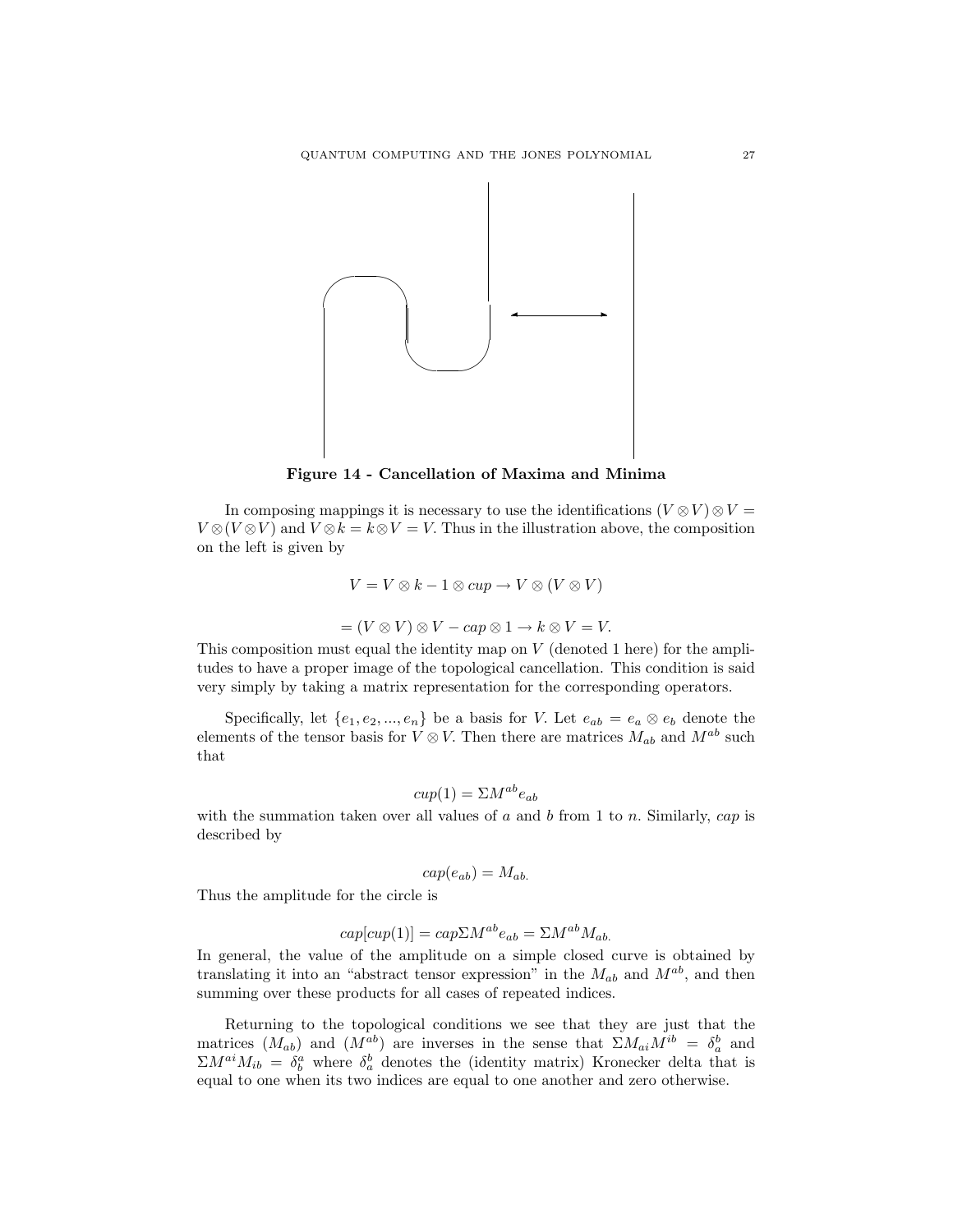

Figure 15 - Algebraic Cancellation of Maxima and Minima

In Figure 15, we show the diagrammatic representative of the equation  $\Sigma M_{ai}M^{ib} =$  $\delta_a^b$ .

In the simplest case *cup* and *cap* are represented by  $2 \times 2$  matrices. The topological condition implies that these matrices are inverses of each other. Thus the problem of the existence of topological amplitudes is very easily solved for simple closed curves in the plane.

Now we go to knots and links. Any knot or link can be represented by a picture that is configured with respect to a vertical direction in the plane. The picture will decompose into minima (creations) maxima (annihilations) and crossings of the two types shown below. (Here I consider knots and links that are unoriented. They do not have an intrinsic preferred direction of travel.) See Figure 16. In Figure 16 we have indicated the crossings as mappings of  $V \otimes V$  to itself, called R and  $R^{-1}$  respectively. These mappings represent the transitions corresponding to these elementary configurations.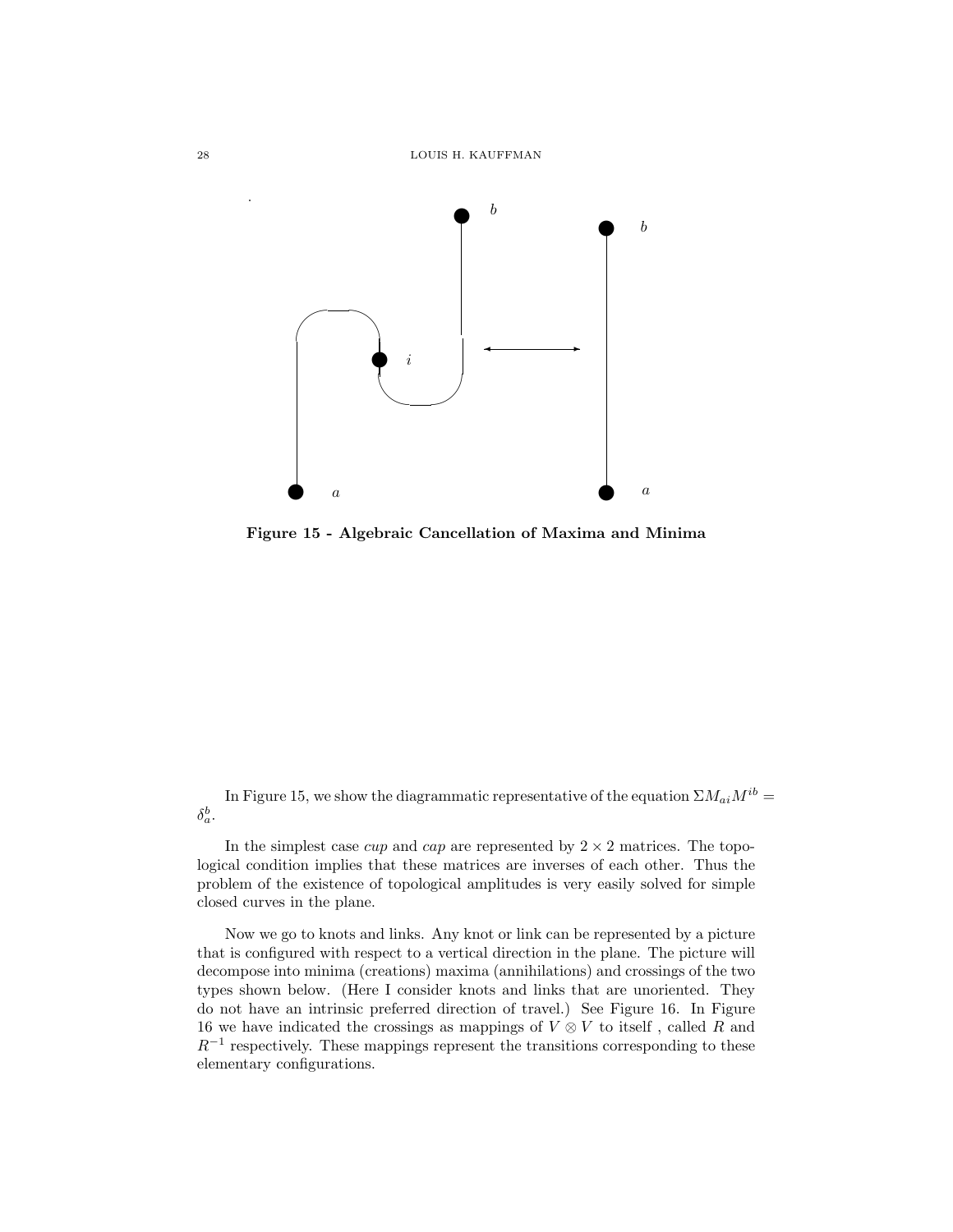

Figure 16 - Morse Knot Decomposition

That R and  $R^{-1}$  really must be inverses follows from the isotopy shown in Figure 17 (This is the second Reidemeister move.)



Figure 17 - Braiding Cancellation

We now have the vocabulary of  $cup, cap$ , R and  $R^{-1}$ . Any knot or link can be written as a composition of these fragments, and consequently a choice of such mappings determines an amplitude for knots and links. In order for such an amplitude to be topological we want it to be invariant under the list of local moves on the diagrams shown in Figure 18. These moves are an augmented list of the Reidemeister moves, adjusted to take care of the fact that the diagrams are arranged with respect to a given direction in the plane. The equivalence relation generated by these moves is called regular isotopy. It is one move short of the relation known as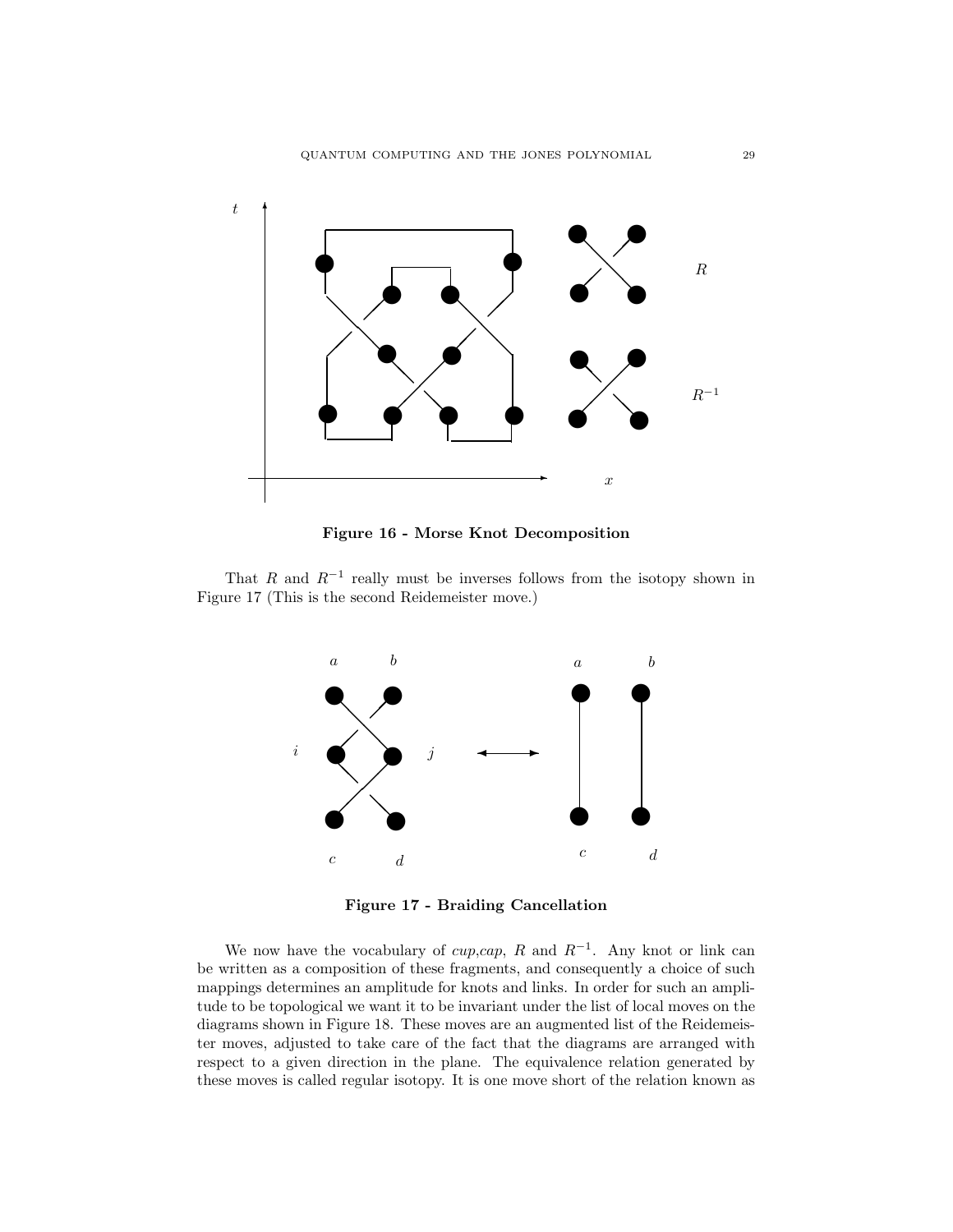### 30 LOUIS H. KAUFFMAN

ambient isotopy. The missing move is the first Reidemeister move shown in Figure 6.

In the first Reidemeister move, a curl in the diagram is created or destroyed. Ambient isotopy (generated by all the Reidemeister moves) corresponds to the full topology of knots and links embedded in three dimensional space. Two link diagrams are ambient isotopic via the Reidemeister moves if and only if there is a continuous family of embeddings in three dimensions leading from one link to the other. The moves give us a combinatorial reformulation of the spatial topology of knots and links.



Figure 18- Moves for Regular Isotopy of Morse Diagrams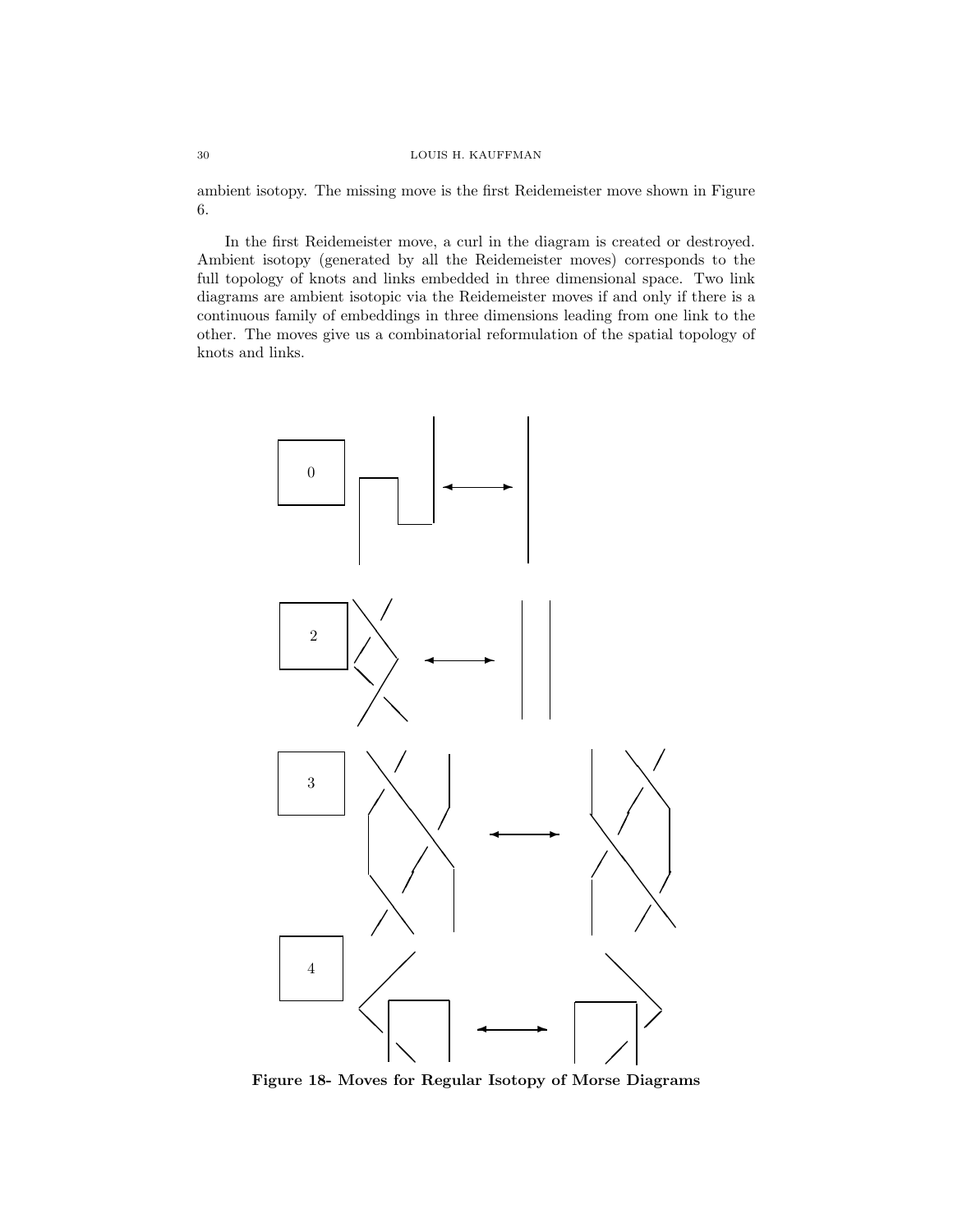By ignoring the first Reidemeister move, we allow the possibility that these diagrams can model framed links, that is links with a normal vector field or,equivalently, embeddings of curves that are thickened into bands. It turns out to be fruitful to study invariants of regular isotopy. In fact, one can usually normalize an invariant of regular isotopy to obtain an invariant of ambient isotopy. We shall see an example of this phenomenon with the bracket polynomial in a few paragraphs.

As the reader can see, we have already discussed the algebraic meaning of moves 0. and 2. The other moves translate into very interesting algebra. Move 3., when translated into algebra, is the famous Yang-Baxter equation. The Yang-Baxter equation occurred for the first time in problems related to exactly solved models in statistical mechanics (See [19].). All the moves taken together are directly related to the axioms for a quasi-triangular Hopf algebra (aka quantum group). We shall not go into this connection here.

There is an intimate connection between knot invariants and the structure of generalized amplitudes, as we have described them in terms of vector space mappings associated with link diagrams. This strategy for the construction of invariants is directly motivated by the concept of an amplitude in quantum mechanics. It turns out that the invariants that can actually be produced by this means (that is by assigning finite dimensional matrices to the caps, cups and crossings) are incredibly rich. They encompass, at present, all of the known invariants of polynomial type (Alexander polynomial, Jones polynomial and their generalizations.).

It is now possible to indicate the construction of the Jones polynomial via the bracket polynomial as an amplitude, by specifying its matrices. The cups and the caps are defined by  $(M_{ab}) = (M^{ab}) = M$  where M is the  $2 \times 2$  matrix (with  $ii = -1$ ).

$$
M = \left[ \begin{array}{cc} 0 & iA \\ -iA^{-1} & 0 \end{array} \right]
$$

Note that  $MM = I$  where I is the identity matrix. Note also that the amplitude for the circle is

$$
\Sigma M_{ab} M^{ab} = \Sigma M_{ab} M_{ab} = \Sigma M_{ab}^2
$$

 $=(iA)^2+(-iA^{-1})^2=-A^2-A^{-2}$ 

The matrix  $R$  is then defined by the equation

$$
R_{cd}^{ab} = AM^{ab}M_{cd} + A^{-1} \delta_c^a \delta_d^b,
$$

Since, diagrammatically, we identify  $R$  with a (right handed) crossing, this equation can be written diagrammatically as the generating identity for the bracket polynomial:

$$
\chi = A\!\asymp\! + A^{-1} > <
$$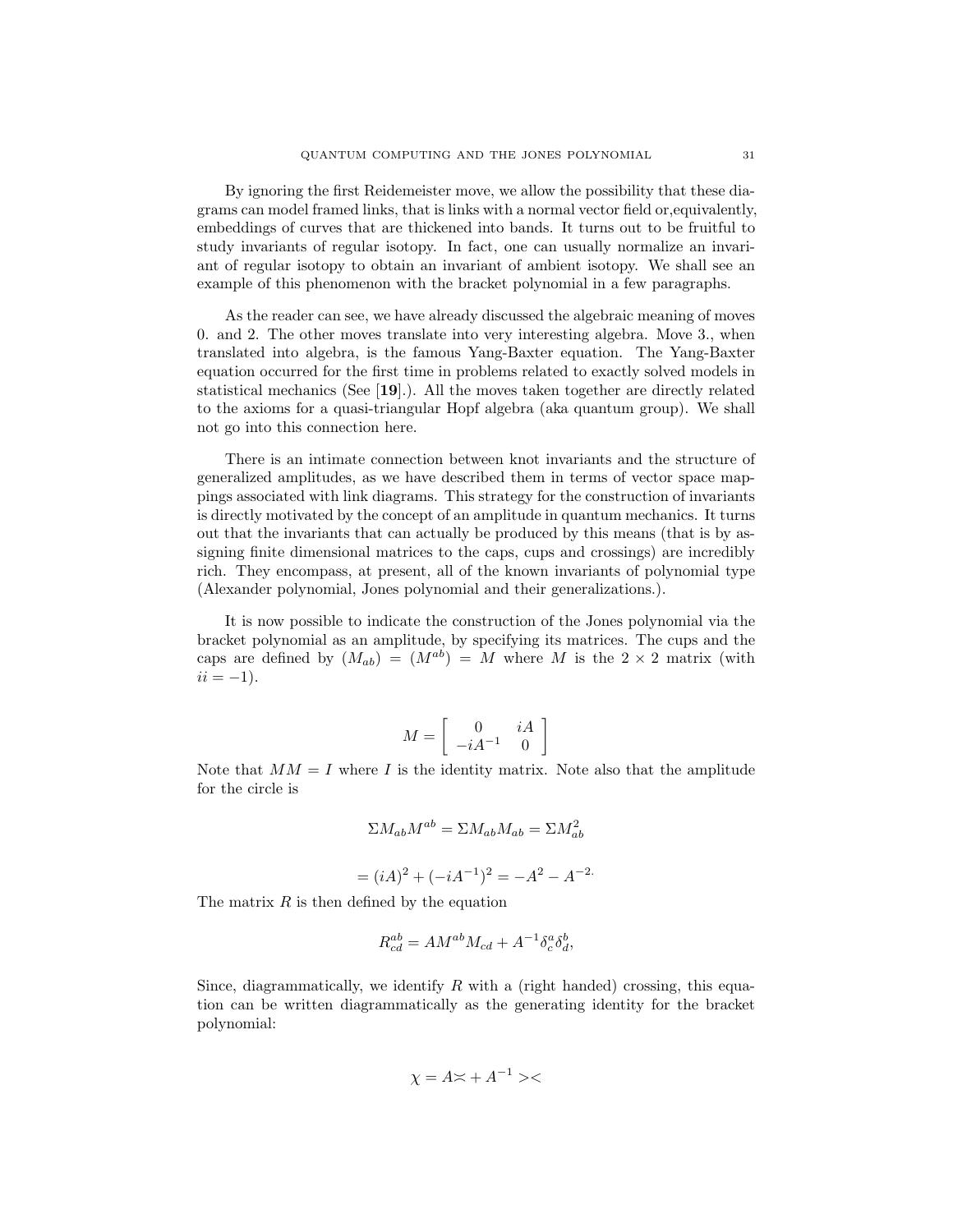



i

$$
\eta^b_a = M_{ai} M^{bi}
$$

## Figure 19 - Pairing Maxima and Minima for Braid Closures

Taken together with the loop value of  $-A^2-A^{-2}$  that is a consequence of this matrix choice, these equations can be regarded as a recursive algorithm for computing the amplitude. This algorithm is the bracket state model for the (unnormalized) Jones polynomial [11]. We have discussed this model in the previous sections.

The upshot of these remarks is that the bracket state summation can be reformulated as a matrix model as described in this section. Thus the values of the bracket polynomial can be regarded as generalized quantum amplitudes. Note also that the model that we have described in this section can be seen as a generalization of the representation of the Temperley Lieb algebra from Section 3 with basic matrix  $M$  as above. In fact, in the case where the knot or link is a closure of a braid, we can say even more. Suppose that  $K = \overline{b}$  where b is an n-strand braid in  $B_n$ . Then the cups and caps can be paired off as shown in Figure 19 so that

$$
Z(K)=\delta =Trace(\eta^{\otimes n}\rho(b)).
$$

Here

$$
\eta_b^a = \Sigma_i M_{bi} M^{ai}
$$

so that  $\eta = MM^t$  where  $M^t$  denotes the transpose of the matrix M. and  $\rho : B_n \longrightarrow TL_n$  is the matrix representation of the Temperley Lieb algebra specified in Section 3. The key to the workings of this representation of the bracket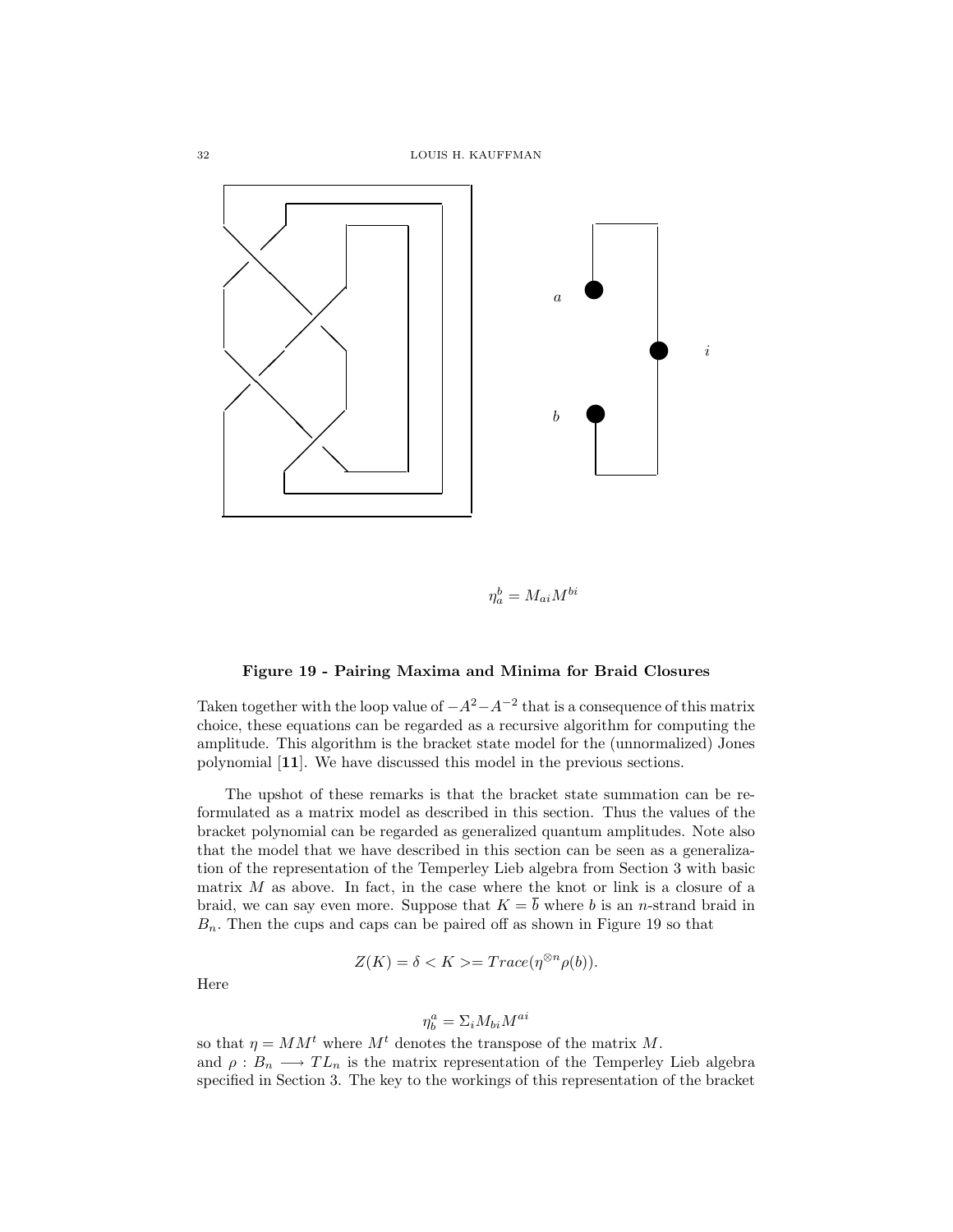calculation for braids is the fact that for any pure connection element Q (obtained from a product of the  $U_i$ 's) in the Temperley-Lieb algebra  $TL_n$ , the evaluation

$$
Trace(\eta^{\otimes n}Q)
$$

is equal to  $\delta^{\lambda(Q)}$  where  $\lambda(Q)$  is the number of loops in the (braid) closure of the diagram for Q.

In general, if we have a linear function  $TR : TL_n \longrightarrow Z[\delta]$  such that  $TR(Q) =$  $\delta^{\lambda(Q)}$  for elements Q as above, then  $TR(\rho(b)) = \delta < \overline{b} >$  for any *n*-strand braid b.

## 6. Quantum Computing

In this paper I have concentrated on giving a picture of the general framework of the Jones polynomial and how it is related to a very general, in fact categorical, view of quantum mechanics. Many algorithms in quantum topology are configured without regard to unitary evolution of the amplitude since the constraint has been topological invariance rather than conformation to physical reality. This gives rise to a host of problems of attempting to reformulate topological amplitudes as quantum computations. A particular case in point is the bracket model for the Jones polynomial. It would be of great interest to see a reformulation of this algorithm that would make it a quantum computation in the strict sense of quantum computing. One way to think about this is to view the bracket model as a vacuum-vacuum amplitude as we have done in the last section of this paper. Then it can be configured as a composition of operators (cups, caps and braiding). If the braiding is unitary. Then at least this part can be viewed as a quantum computation.

To see how this can be formulated consider the vacuum-vacuum computation of a link amplitude as we have described it in section 4. In Figure 20 we have indicated an amplitude where the temporal decomposition consists first in a composition of cups (creations), then braiding and then caps (annihilations). Thus we can write the amplitude in the form

$$
Z_K=
$$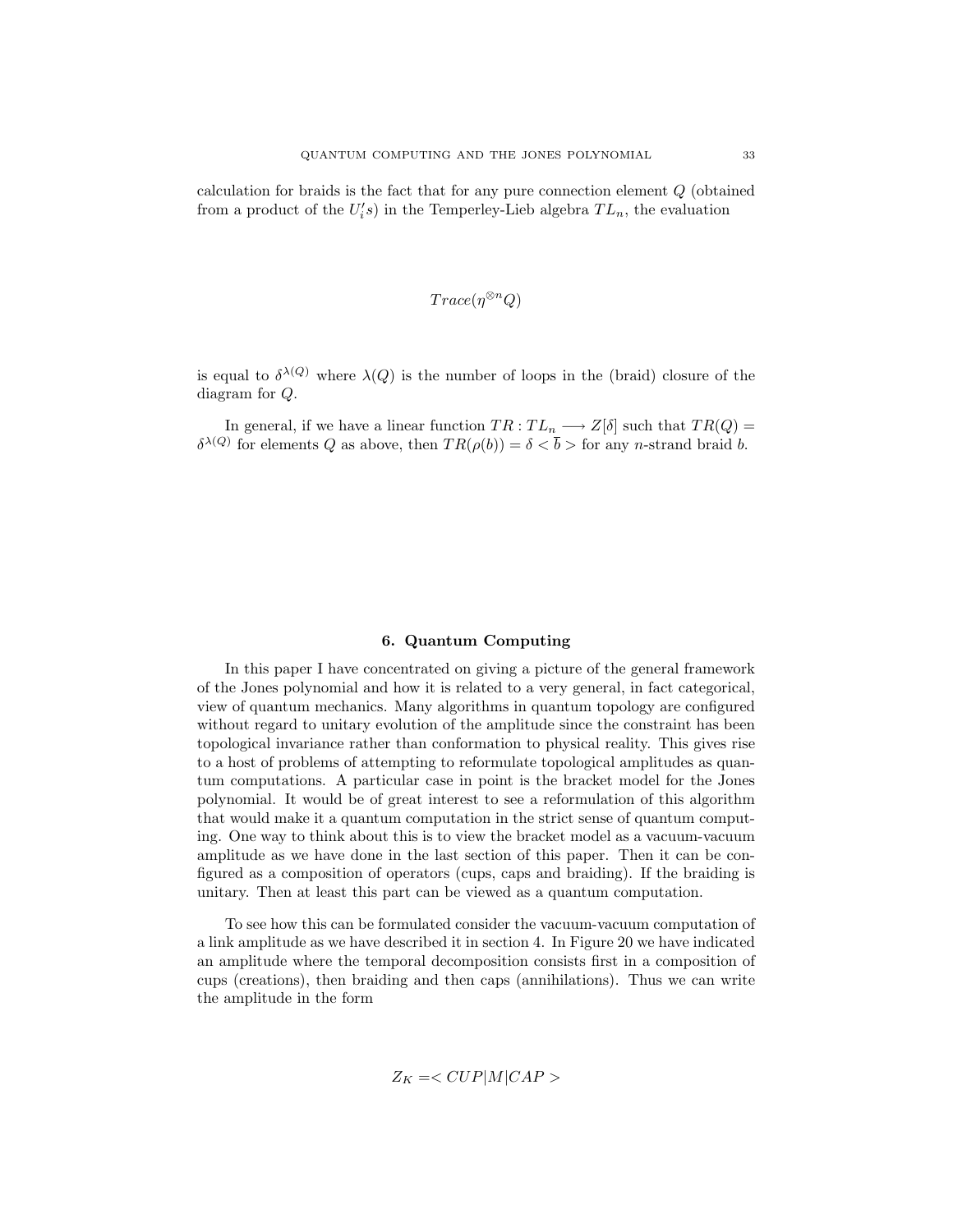

Figure 20 -  $Z_K = \langle \text{ } CUP \vert M \vert \text{ } CAP \rangle$  - A Knot Quantum Computer

where  $\langle$  CUP denotes the composition of cups, M is the composition of elementary braiding matrices and  $|CAP>$  is the composition of caps. We then regard  $\langle CUP|$ as the preparation of this state and  $|CAP\rangle$  as the detection of this state. In order to view  $Z_K$  as a quantum computation, we need that M be a unitary operator. This will be the case if the R-matrices (the solutions to the Yang-Baxter equation used in the model for this amplitude) are unitary. In this case, each R-matrix can be viewed as a quantum gate (or possibly a composition of quantum gates) and the vacuum-vacuum diagram for the knot is interpreted as a quantum computer. This quantum computer will probabalistically compute the values of the states in the state sum for  $Z_K$ . In order to do so, we would need to specify those observations and preparations that correspond to the cups and the caps in the diagram. A more modest proposal is to regard the braiding sector of the diagram as a quantum computer. That braiding sector will represent a unitary evolution, and one can ask more generally what can be computed by using such a gate derived from a braid.

It should be noted that because the quantum computer gives probabilistic data, it cannot compute the knot invariants exactly. In fact, the situation is more serious than that. If we assume that the parameters in the knot invariant are complex, then the computer will only find (probabilistically) the absolute squares of the various complex parameters. Important phase information will be lost, and it is not obvious that topologically invariant information about the knot can be extracted.

6.1. A Unitary Representation of the Three Strand Braid Group and the Corresponding Quantum Computer. Many questions are raised by the formulation of a quantum computer associated with a given Morse link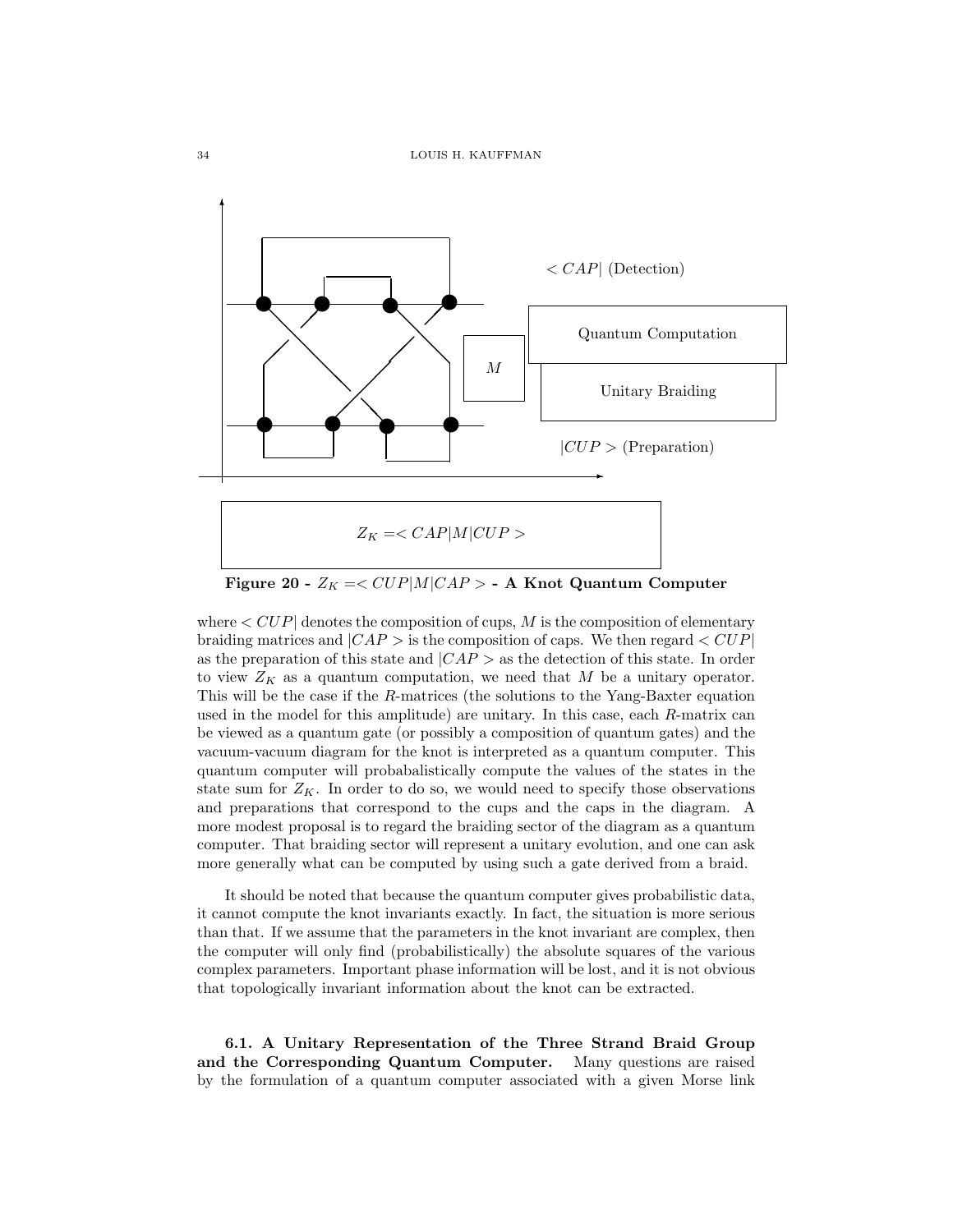diagram. First of all, unitary solutions to the Yang-Baxter equation (or unitary representations of the Artin braid group) that also give link invariants are not so easy to come by. We gave a small example of a unitary representation of the threestrand braid group in the first section of this paper. Thus we, are prepared to look at some aspects of the computation of a knot invariant as a quantum computation. In fact, we can use this representation to compute the Jones polynomial for closures of 3-braids, and therefore this representation provides a test case for the corresponding quantum computation. We now analyze this case by first making explicit how the bracket polynomial is computed from this representation.

First recall that the representation depends on two matrices  $U_1$  and  $U_2$  with

$$
U_1 = \left[ \begin{array}{cc} \delta & 0 \\ 0 & 0 \end{array} \right]
$$

and

$$
U_2 = \begin{bmatrix} \delta^{-1} & \sqrt{1 - \delta^{-2}} \\ \sqrt{1 - \delta^{-2}} & \delta - \delta^{-1} \end{bmatrix}.
$$

The representation is given on the two braid generators by

$$
\rho(\sigma_1) = AI + A^{-1}U_1
$$

$$
\rho(\sigma_2) = AI + A^{-1}U_2
$$

for any A with  $\delta = -A^2 - A^{-2}$ , and with  $A = e^{i\theta}$ , then  $\delta = -2\cos(2\theta)$ . We get the specific range of angles  $|\theta| \leq \pi/6$  and  $|\theta - \pi| \leq \pi/6$  that give unitary representations of the three-strand braid group.

Note that  $tr(U_1) = tr(U_2) = \delta$  while  $tr(U_1U_2) = tr(U_2U_1) = 1$ . If b is any braid, let  $I(b)$  denote the sum of the exponents in the braid word that expresses b. For b a three-strand braid, it follows that

$$
\rho(b) = A^{I(b)}I + \tau(b)
$$

where I is the  $2 \times 2$  identity matrix and  $\tau(b)$  is a sum of products in the Temperley Lieb algebra involving  $U_1$  and  $U_2$ . Since the Temperley Lieb algebra in this dimension is generated by  $I, U_1, U_2, U_1U_2$  and  $U_2U_1$ , it follows that

$$
\langle \overline{b} \rangle = A^{I(b)} \delta^2 + tr(\tau(b))
$$

where  $\bar{b}$  denotes the standard braid closure of b, and the sharp brackets denote the bracket polynomial as described in previous sections. From this we see at once that

$$
\langle \overline{b} \rangle = tr(\rho(b)) + A^{I(b)}(\delta^2 - 2).
$$

It follows from this calculation that the question of computing the bracket polynomial for the closure of the three-strand braid  $b$  is mathematically equivalent to the problem of computing the trace of the matrix  $\rho(b)$ . To what extent can our quantum computer determine the trace of this matrix?

The matrix in question is a product of unitary matrices, the quantum gates that we have associated with the braids  $\sigma_1$  and  $\sigma_2$ . The entries of the matrix  $\rho(b)$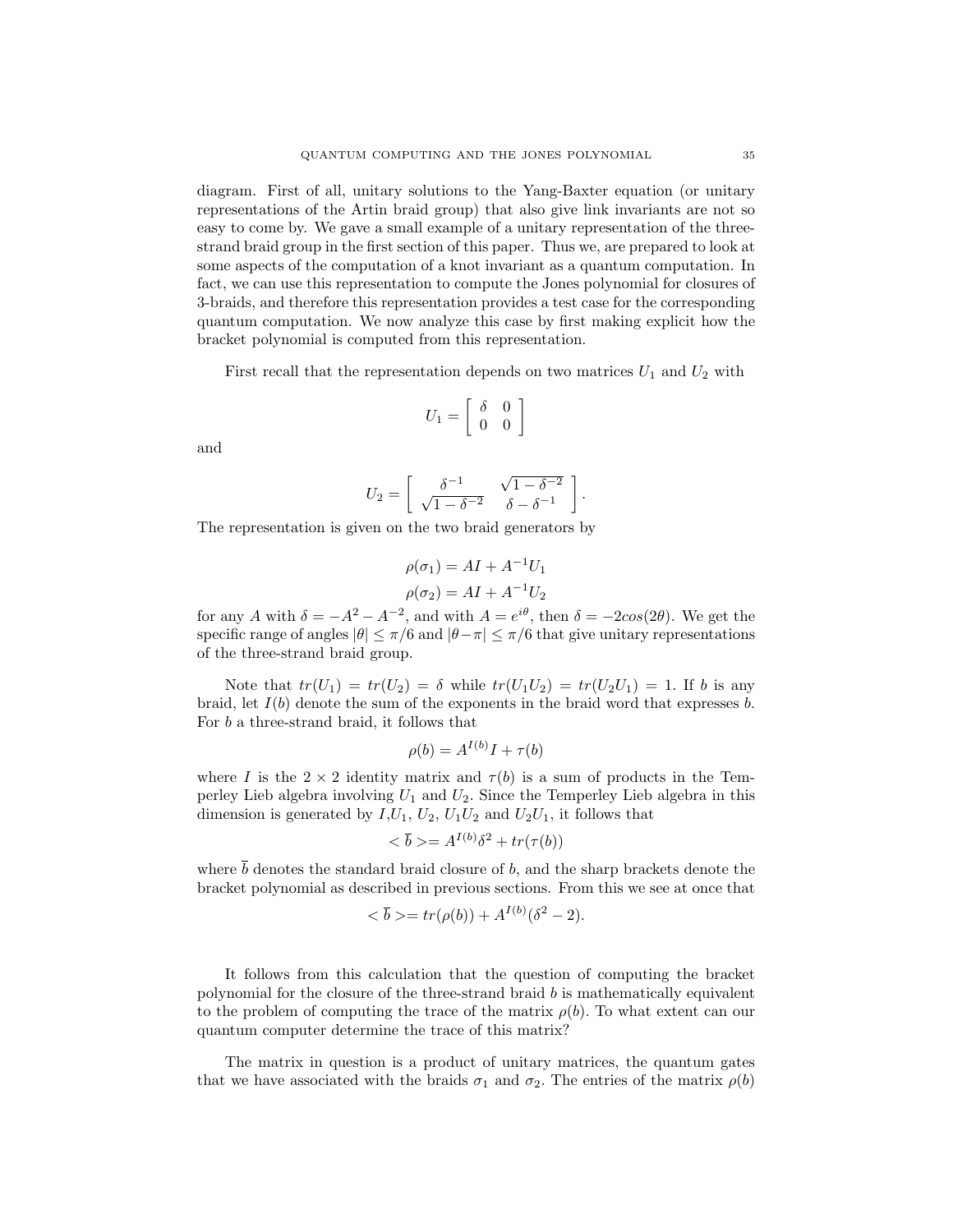are the results of preparation and detection for the two dimensional basis of qubits for our machine:

$$
\langle i|\rho(b)|j\rangle.
$$

Given that the computer is prepared in  $|j\rangle$ , the probability of observing it in state  $|i\rangle$  is equal to  $| \langle i|\rho(b)|j\rangle|^2$ . Thus we can, by running the quantum computation repeatedly, estimate the absolute squares of the entries of the matrix  $\rho(b)$ . This will not yield the complex phase information that is needed for either the trace of the matrix or the absolute value of that trace. Thus we conclude that our quantum computer can compute information relating to the braiding process, but that it cannot approximate the full value of the bracket polynomial.

Note that our quantum computer does indeed have the capability to detect three strand braiding, since for a braid b the matrix  $\rho(b)$  can have non-trivial offdiagaonal elements. The absolute squares of these elements are approximated by successive runs of the quantum computer. In this quantum computer, braiding corresponds to entangled quantum states and is delectable by that token. The bracket polynomial itself depends upon subtler phase relationships and is not detectable by this quantum computer.

6.2. Comments. These results are less than satisfying since there does not seem to be a way to calculate the entire knot polynomial even by probabilisitic approximations. It is not clear what the practical value of such a computation will be for understanding a given link invariant. Nevertheless, it is to be expected that a close relationship between quantum link invariants and quantum computing will be fruitful for both fields.

There are other ideas in the topology that deserve comparison with the quantum states. For example, topological entanglement in the sense of linking and braiding is intuitively related to the entanglement of quantum states. In our general model using a unitary representation of the braid group, topological entanglement entails quantum entanglement. The quantum topological states associated with the bracket polynomial would certainly figure strongly in a quantum computing model of this algorithm. The specific model that we have given uses only one qubit and so does not produce entanglement. There are other representations of the Artin Braid group that do produce quantum entanglements corresponding to topological braiding. These phenomena will be the subject of a subsequent paper [20].

We mention one further possibility. In the paper [21] by Lidar and Biham the authors show how to simulate special cases of the Ising model on a quantum computer. Their method is more combinatorial and less algebraic than the approach sketched in this section using braiding. It is possible that a generalization of their approach will work for the state sum of the bracket polynomial. This is a topic for further research.

6.3. And Quantum Field Theory. Finally, it is important to remark that there is an interpretation of the Jones polynomial in terms of quantum field theory. Witten  $[26]$  writes down a functional integral for link invariants in a 3-manifold M: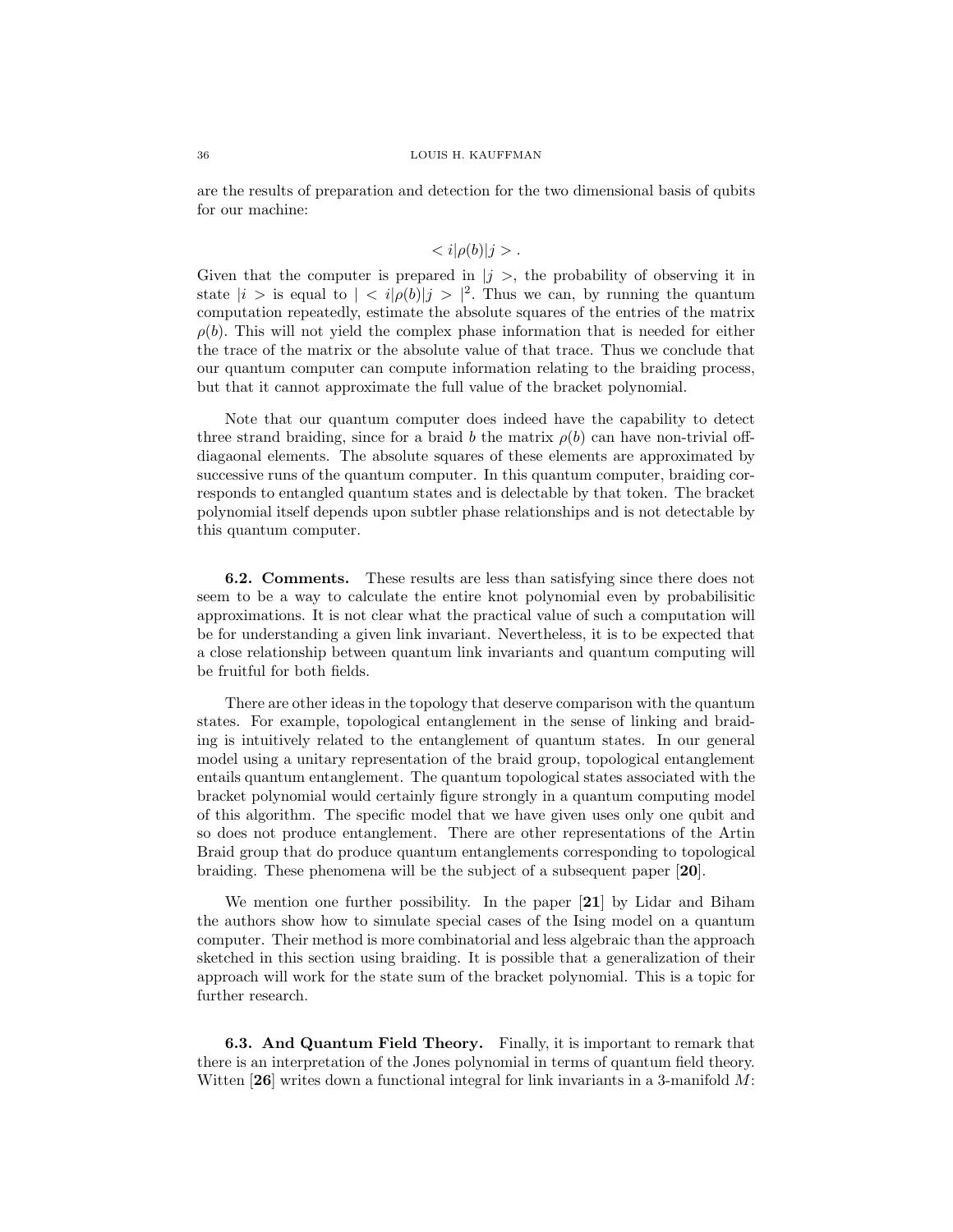$$
Z(M,K) = \int dAexp[(ik/4\pi)S(M,A)]tr(Pexp(\int_K A)).
$$

Here  $M$  denotes a 3-manifold without boundary and  $A$  is a gauge field (gauge connection) defined on  $M$ . The gauge field is a one-form on  $M$  with values in a representation of a Lie algebra.  $S(M, A)$  is the integral over M of the trace of the Chern-Simons three-form  $CS = AdA + (2/3)AAA$ . (The product is the wedge product of differential forms.)

With the standard representation of the Lie algebra of  $SU(2)$  as  $2 \times 2$  complex matrices, one can see that the formalism of  $Z(S, K)$  ( $S<sup>3</sup>$  denotes the threedimensional sphere.) yields the Jones polynomial with the basic properties as we have discussed. See Witten's paper or  $[26]$  or  $[15], [16]$ .

The question is: How does the quantum field theory approach to the Jones polynomial relate to quantum computing? One way to discuss this question is to reformulate (topological) quantum field theories as state summations, as we did for the Jones polynomial, and then proceed in a fashion analogous to our amplitudes discussion above. It is more challenging to try to imagine reformulating quantum computing at the level of quantum field theory. If this were accomplished, the subject of quantum computing and the Jones polynomial might well take a new road.

## 7. Summary

In relating quantum computing with knot polynomials the key themes are unitarity and measurement. Much is now surely unforeseen. For a good survey of quantum computing we recommend [1] and [22], and for another view of topological issues see  $\mathbf{6}$  and  $\mathbf{7}$ . See  $\mathbf{25}$  for an excellent treatment of measurement theory in quantum mechanics and a usage of the Dirac formalism that is in resonance with the concerns of this paper.

#### References

- [1] D. Aharonov. Quantum computation. quant-phys/9812037 15Dec 1998.
- [2] M.F. Atiyah. The Geometry and Physics of Knots. Cambridge University Press (1990).
- [3] R.J. Baxter. Exactly Solved Models in Statistical Mechanics. Acad. Press (1982).
- [4] P.A.M. Dirac. Principles of Quantum Mechanics. Oxford University Press (1958).
- [5] R. Feynman and A.R. Hibbs. Quantum Mechanics and Path Integrals. McGraw Hill (1965).
- [6] M. Freedman. Topological Views on Computational Complexity. Documenta Mathematica Extra Volume ICM (1998) , pp. 453-464.
- [7] M. Freedman, M. Larsen and Z. Wang. A modular functor which is universal for quantum computation. arXiv:quant-ph/0001108v2 1 Feb 2000.
- [8] V.F.R.Jones.A polynomial invariant for links via von Neumann algebras. Bull.Amer.Math.Soc. 129 (1985) 103-112.
- [9] D.S.Freed and R.E.Gompf. Computer Calculation of Witten's 3-Manifold Invariant. Commun. Math. Phys. 141 (1991), pp. 79-117.
- [10] V.F.R.Jones. A new knot polynomial and von Neumann algebras. Notices of AMS 33 (1986) 219-225.
- [11] L.H.Kauffman. State Models and the Jones Polynomial. Topology 26 (1987) 395-407.
- [12] L.H. Kauffman. On Knots. Annals of Mathematics Studies Number 115, Princeton University Press (1987).